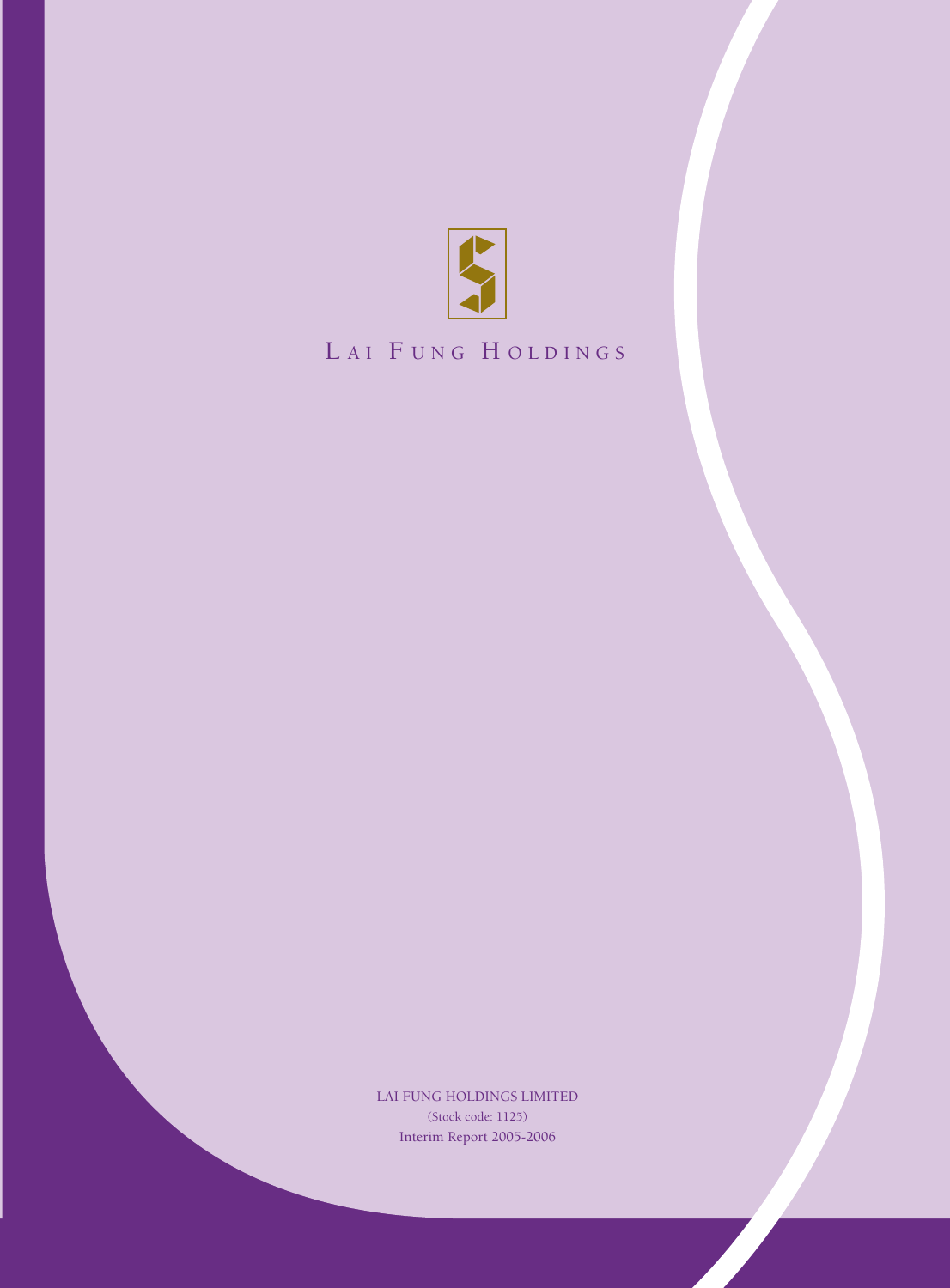#### **PLACE OF INCORPORATION**

Cayman Islands

#### **BOARD OF DIRECTORS**

Lam Kin Ngok, Peter (Chairman) Lam Kin Ming \* (Deputy Chairman) Lam Kin Hong, Matthew (Executive Deputy Chairman) Lam Hau Yin, Lester (Chief Executive Officer) Ho Wing Tim <sup>o</sup> (Deputy Chief Executive Officer) Lee Po On U Po Chu Lau Shu Yan, Julius Tam Kin Man, Kraven Lam Kin Ko, Stewart<sup>o</sup> Wong Yee Sui, Andrew \*\* Lam Bing Kwan \*\* Wan Yee Hwa, Edward \*\* (appointed on 1st October, 2005)

\*also alternate director to  $^{\circ}$ \*\*independent non-executive directors

Mui Ying Chun, Robert resigned as a director on 1st October, 2005

#### **COMPANY SECRETARY**

Yeung Kam Hoi

## **Lai Fung Holdings Limited**

11/F Lai Sun Commercial Centre 680 Cheung Sha Wan Road Kowloon, Hong Kong **Tel** (852) 2741 0391 **Fax** (852) 2741 9763 **Website** http://www.laisun.com/laifung **E-mail** info@laifung.com

Stock code on Hong Kong Stock Exchange: **<sup>1125</sup>**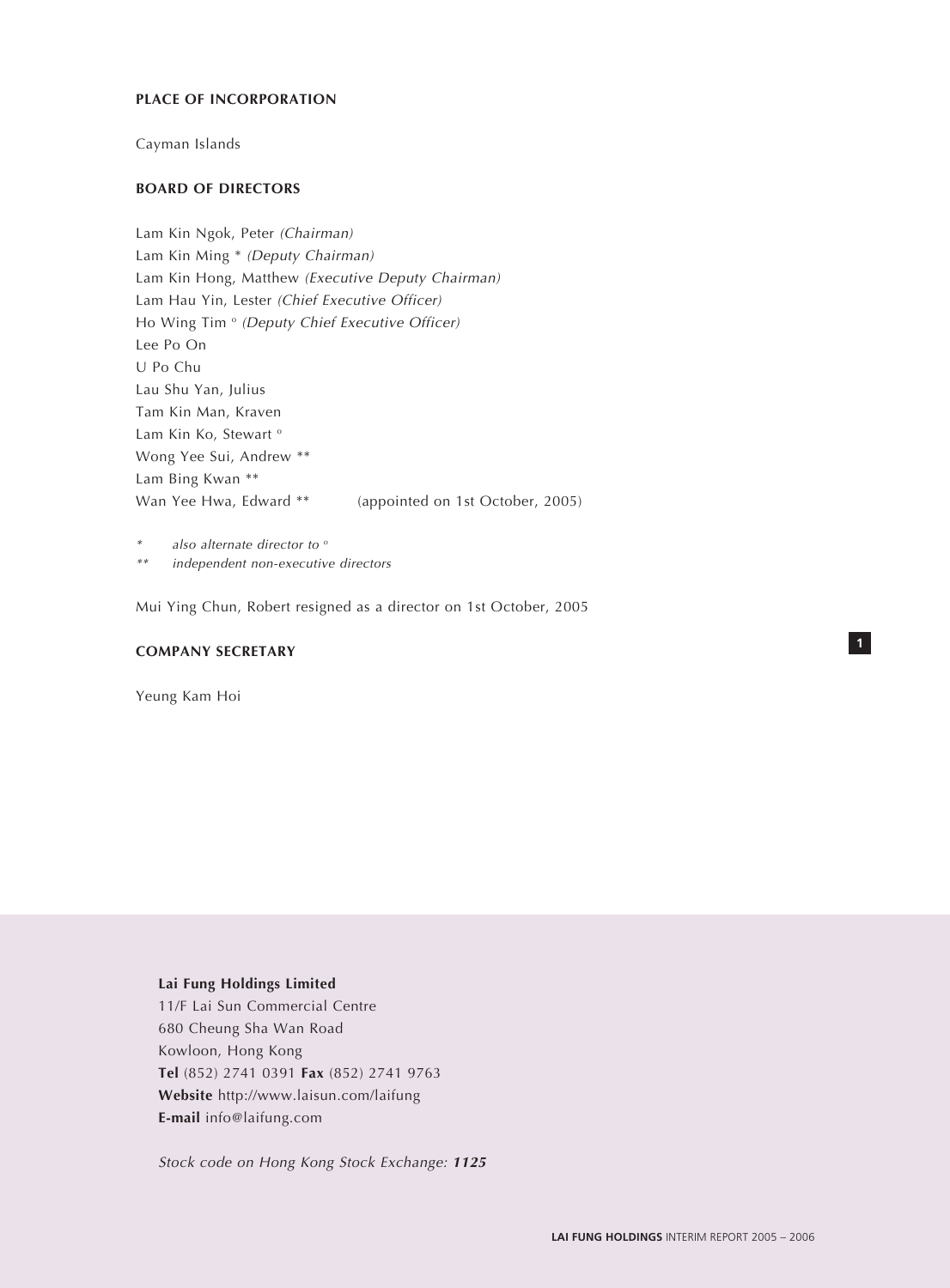## **RESULTS**

The Board of Directors of Lai Fung Holdings Limited (the "Company") announces the unaudited consolidated results of the Company and its subsidiaries (the "Group") for the six months ended 31st January, 2006 as follows:

## **CONDENSED CONSOLIDATED INCOME STATEMENT**

For the six months ended 31st January, 2006

|                                                        |                |                 | Six months ended |
|--------------------------------------------------------|----------------|-----------------|------------------|
|                                                        |                | 31/1/06         | 31/1/05          |
|                                                        |                | Unaudited       | Unaudited        |
|                                                        | <b>Notes</b>   | <b>HK\$'000</b> | HK\$'000         |
|                                                        |                |                 | (Restated)       |
| <b>TURNOVER</b>                                        | $\mathfrak{Z}$ | 592,625         | 249,702          |
| Cost of sales                                          |                | (367, 814)      | (124, 367)       |
| Gross profit                                           |                | 224,811         | 125,335          |
| Other income and gain                                  |                | 26,442          | 28,144           |
| Selling expenses                                       |                | (17, 278)       | (8,607)          |
| Administrative expenses                                |                | (51, 918)       | (43, 345)        |
| Other operating expenses, net                          |                | (8, 237)        | (15, 252)        |
| Revaluation surplus/(deficit) on investment properties |                | 17,463          | (243)            |
| PROFIT FROM OPERATING ACTIVITIES                       |                | 191,283         | 86,032           |
| Finance costs                                          | $\overline{4}$ | (28, 819)       | (16, 987)        |
| Share of profit/(loss) of an associate                 |                | 3,764           | (676)            |
| Provision for amounts due from associates              |                | (1, 052)        | (7, 835)         |
| PROFIT BEFORE TAX                                      | 5              | 165,176         | 60,534           |
| Tax                                                    | 6              | (88, 762)       | (16, 022)        |
| PROFIT FOR THE PERIOD                                  |                | 76,414          | 44,512           |
| <b>ATTRIBUTABLE TO:</b>                                |                |                 |                  |
| Equity holders of the parent                           |                | 69,231          | 42,901           |
| Minority interests                                     |                | 7,183           | 1,611            |
|                                                        |                | 76,414          | 44,512           |
| <b>EARNINGS PER SHARE</b>                              | $\overline{7}$ |                 |                  |
| Basic                                                  |                | 1.18 cents      | $0.73$ cents     |
| Diluted                                                |                | N/A             | N/A              |
|                                                        |                |                 |                  |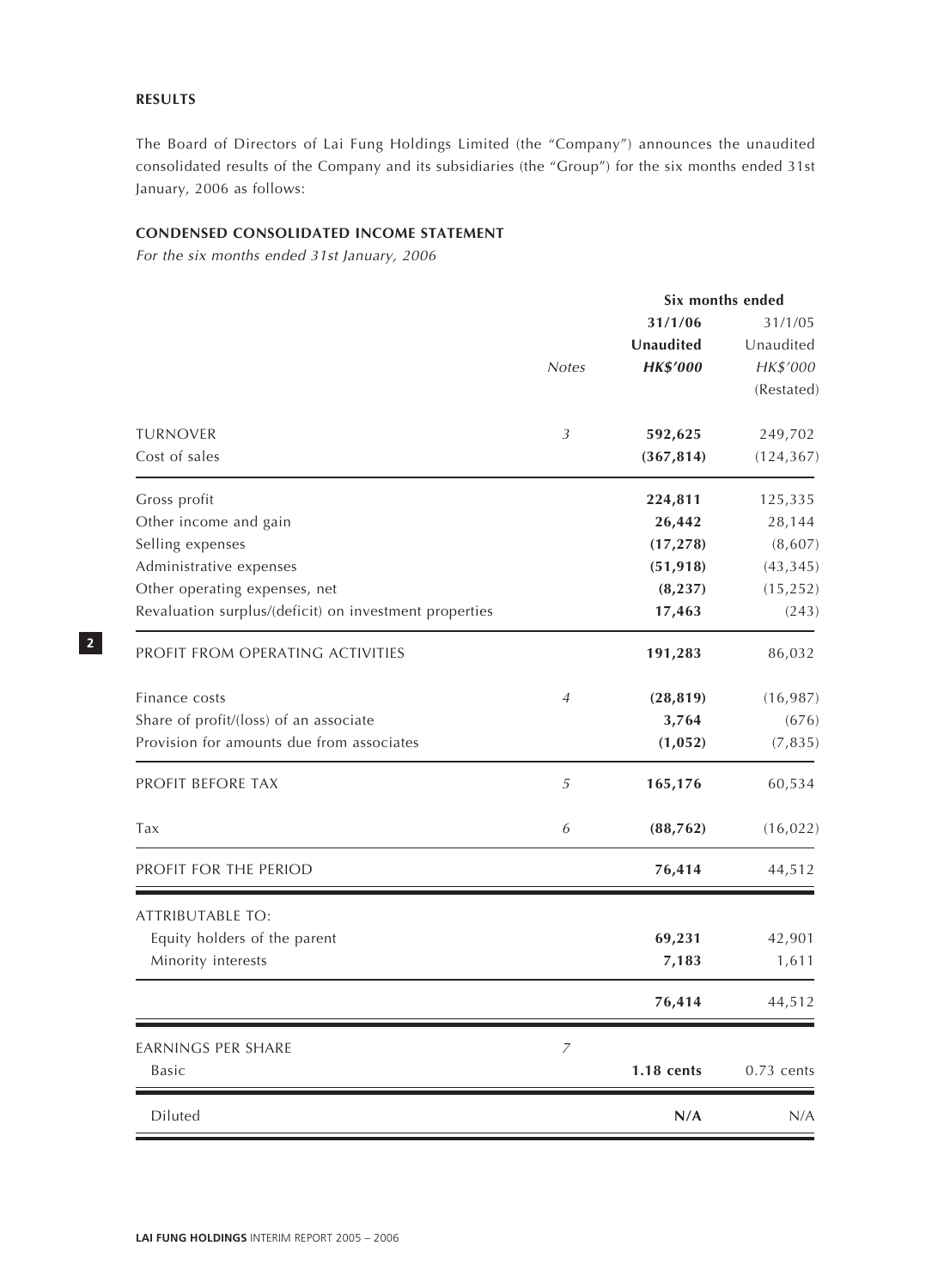## **CONDENSED CONSOLIDATED BALANCE SHEET**

As at 31st January, 2006

|                                                                                                        | <b>Notes</b> | 31/1/06<br>Unaudited<br><b>HK\$'000</b> | 31/7/05<br>Audited<br>HK\$'000 |
|--------------------------------------------------------------------------------------------------------|--------------|-----------------------------------------|--------------------------------|
| NON-CURRENT ASSETS                                                                                     |              |                                         |                                |
| Fixed assets:<br>Property, plant and equipment<br>Prepaid land lease payments<br>Investment properties |              | 673,859<br>5,375<br>3,110,500           | 625,686<br>5,431<br>3,081,300  |
| Properties under development<br>Interests in associates                                                |              | 1,442,318<br>664,506                    | 1,349,596<br>658,058           |
| Total non-current assets                                                                               |              | 5,896,558                               | 5,720,071                      |
| <b>CURRENT ASSETS</b>                                                                                  |              |                                         |                                |
| Properties under development<br>Completed properties for sale                                          |              | 139,702<br>50,067                       | 53,284<br>8,683                |
| Debtors, deposits and prepayments                                                                      | 8            | 118,006                                 | 120,397                        |
| Tax recoverable                                                                                        |              | 1,933                                   | 9,140                          |
| Pledged time deposits and bank balances                                                                |              | 18,390                                  | 15,241                         |
| Cash and cash equivalents                                                                              |              | 229,882                                 | 492,520                        |
| Total current assets                                                                                   |              | 557,980                                 | 699,265                        |
| <b>CURRENT LIABILITIES</b>                                                                             |              |                                         |                                |
| Creditors and accruals<br>Deposits received and deferred income                                        | 9            | 392,163                                 | 255,715                        |
| Rental deposits received                                                                               |              | 39,679<br>11,237                        | 288,571<br>10,809              |
| Interest-bearing bank loans, secured                                                                   |              | 303,040                                 | 218,527                        |
| Tax payable                                                                                            |              | 49,242                                  | 12,331                         |
| Total current liabilities                                                                              |              | 795,361                                 | 785,953                        |
| net current liabilities                                                                                |              | (237, 381)                              | (86, 688)                      |
| <b>TOTAL ASSETS LESS CURRENT LIABILITIES</b>                                                           |              | 5,659,177                               | 5,633,383                      |
| NON-CURRENT LIABILITIES                                                                                |              |                                         |                                |
| Long term rental deposits received                                                                     |              | (25,064)                                | (23, 257)                      |
| Interest-bearing bank loans, secured                                                                   |              | (637, 418)                              | (732, 538)                     |
| Other borrowings<br>Deferred tax liabilities                                                           |              | (44, 942)<br>(461, 996)                 | (44, 795)<br>(431, 030)        |
| Total non-current liabilities                                                                          |              | (1, 169, 420)                           | (1,231,620)                    |
|                                                                                                        |              | 4,489,757                               | 4,401,763                      |
|                                                                                                        |              |                                         |                                |
| EQUITY<br>Equity attributable to equity holders of the parent:                                         |              |                                         |                                |
| Issued capital                                                                                         |              | 587,296                                 | 587,296                        |
| Share premium account                                                                                  |              | 3,224,676                               | 3,224,676                      |
| Exchange fluctuation reserve                                                                           |              | 93,470                                  | 82,618                         |
| Capital reserve<br>Retained earnings                                                                   |              | (457)<br>357,699                        | (457)<br>288,468               |
|                                                                                                        |              | 4,262,684                               | 4,182,601                      |
| Minority interests                                                                                     |              | 227,073                                 | 219,162                        |
|                                                                                                        |              | 4,489,757                               | 4,401,763                      |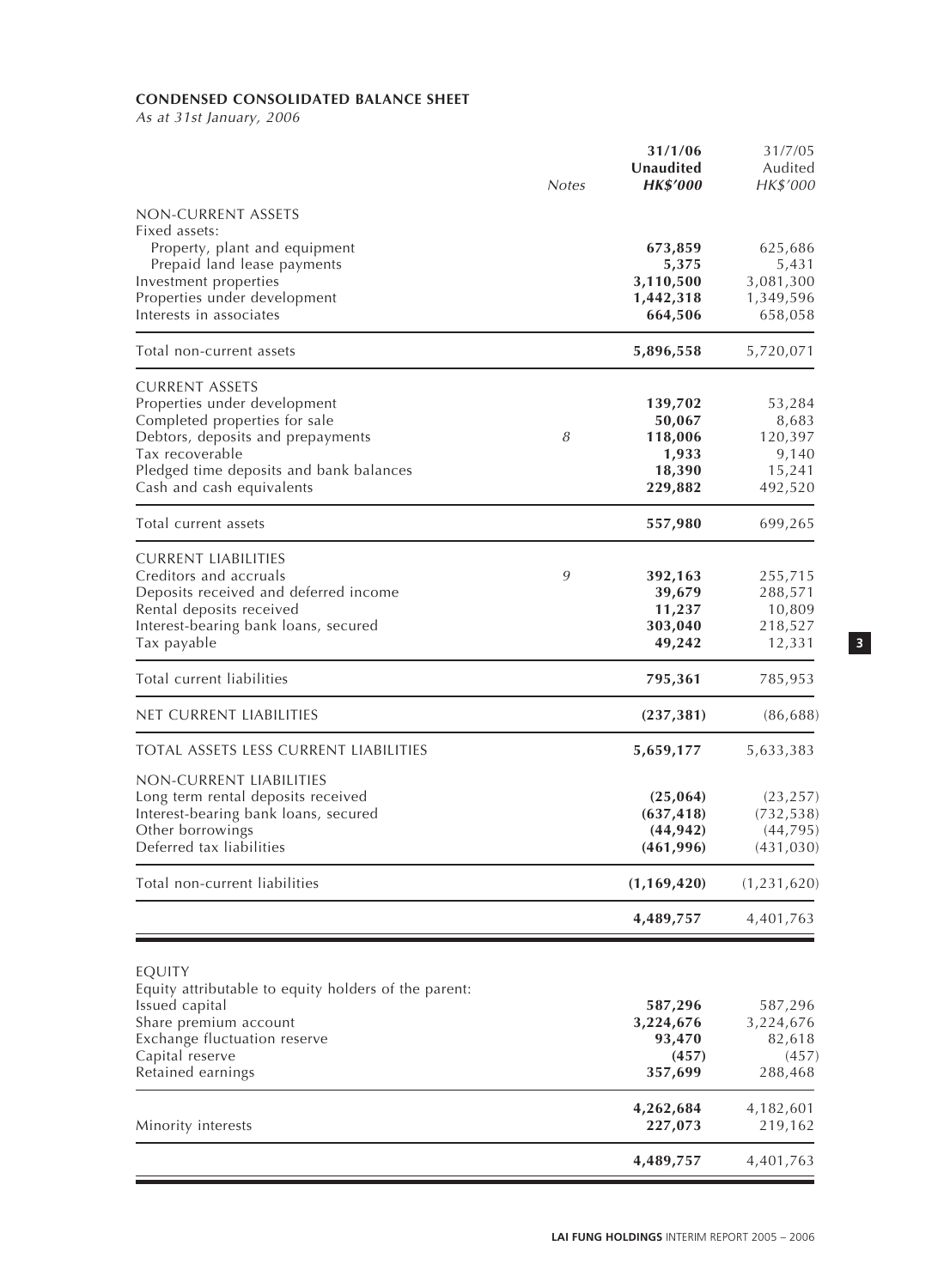## **CONDENSED CONSOLIDATED STATEMENT OF CHANGES IN EQUITY**

For the six months ended 31st January, 2006

|                                                                                           |      |                              |                                |                                           |                                    | Attributable to equity holders of the parent                                           |                     |                                             |                          | Minority<br>interests             | Total<br>equity          |
|-------------------------------------------------------------------------------------------|------|------------------------------|--------------------------------|-------------------------------------------|------------------------------------|----------------------------------------------------------------------------------------|---------------------|---------------------------------------------|--------------------------|-----------------------------------|--------------------------|
|                                                                                           |      | Issued                       | Share                          | Exchange                                  | properties                         | Revaluation<br>reserve of<br>properties<br>under<br>Investment development<br>held for |                     | Retained<br>earnings/                       |                          |                                   |                          |
|                                                                                           | Note | share<br>capital<br>HK\$'000 | premium<br>account<br>HK\$'000 | fluctuation<br>reserve<br>HK\$'000        | revaluation<br>reserve<br>HK\$'000 | investment<br>potential<br>HK\$'000                                                    | reserve<br>HK\$'000 | Capital (Accumulated<br>losses)<br>HK\$'000 | Total<br>HK\$'000        | HK\$'000                          | HK\$'000                 |
| Total equity at 1st August,<br>2005 (audited)                                             |      | 587,296                      | 3,224,676                      | 82,618                                    |                                    |                                                                                        | (457)               | 288,468                                     | 4,182,601                | 219,162                           | 4,401,763                |
| CHANGES IN EQUITY<br>FOR THE PERIOD:<br>Exchange realignments:                            |      |                              |                                |                                           |                                    |                                                                                        |                     |                                             |                          |                                   |                          |
| Subsidiaries<br>Associates<br>Profit for the period                                       |      |                              |                                | 10,252<br>600<br>$\overline{\phantom{0}}$ |                                    |                                                                                        |                     | 69,231                                      | 10,252<br>600<br>69,231  | 728<br>$\equiv$<br>7,183          | 10,980<br>600<br>76,414  |
| Total recognised income                                                                   |      |                              |                                |                                           |                                    |                                                                                        |                     |                                             |                          |                                   |                          |
| and expenses for the period                                                               |      |                              | $\overline{\phantom{0}}$       | 10,852                                    |                                    |                                                                                        |                     | 69,231                                      | 80,083                   | 7,911                             | 87,994                   |
| Total equity at 31st January,<br>2006 (unaudited)                                         |      | 587,296                      | 3,224,676                      | 93,470                                    |                                    |                                                                                        | (457)               | 357,699                                     | 4,262,684                | 227,073                           | 4,489,757                |
| Total equity at 1st August, 2004<br>As previously reported<br>Effect of adopting HKFRSs   | 2(a) | 587,296                      | 3,224,676                      | 16,538                                    | 100,593<br>(100, 593)              | 1,332,490<br>(1, 332, 490)                                                             | 58,063<br>(58, 520) | (44, 358)<br>86,629                         | 5,275,298<br>(1,404,974) | 215,708<br>(55,680)               | 5,491,006<br>(1,460,654) |
| As restated and audited                                                                   |      | 587,296                      | 3,224,676                      | 16,538                                    |                                    |                                                                                        | (457)               | 42,271                                      | 3,870,324                | 160,028                           | 4,030,352                |
| CHANGES IN EQUITY<br>FOR THE PERIOD:<br>Exchange realignments:<br>Subsidiaries            |      |                              |                                | 702                                       |                                    |                                                                                        |                     |                                             | $702$                    | (33)                              | 669                      |
| Associates<br>Profit for the period (restated)                                            |      |                              |                                | 277<br>$\overline{\phantom{0}}$           |                                    |                                                                                        |                     | 42,901                                      | $277\,$<br>42,901        | $\overline{\phantom{0}}$<br>1,611 | $277$<br>44,512          |
| Total recognised income and<br>expenses for the period<br>Repayment to minority interests |      |                              |                                | 979                                       |                                    |                                                                                        |                     | 42,901                                      | 43,880                   | 1,578<br>(16, 109)                | 45,458<br>(16, 109)      |
| Total equity at<br>31st January, 2005<br>(restated and unaudited)                         |      | 587,296                      | 3,224,676                      | 17,517                                    |                                    |                                                                                        | (457)               | 85,172                                      | 3,914,204                | 145,497                           | 4,059,701                |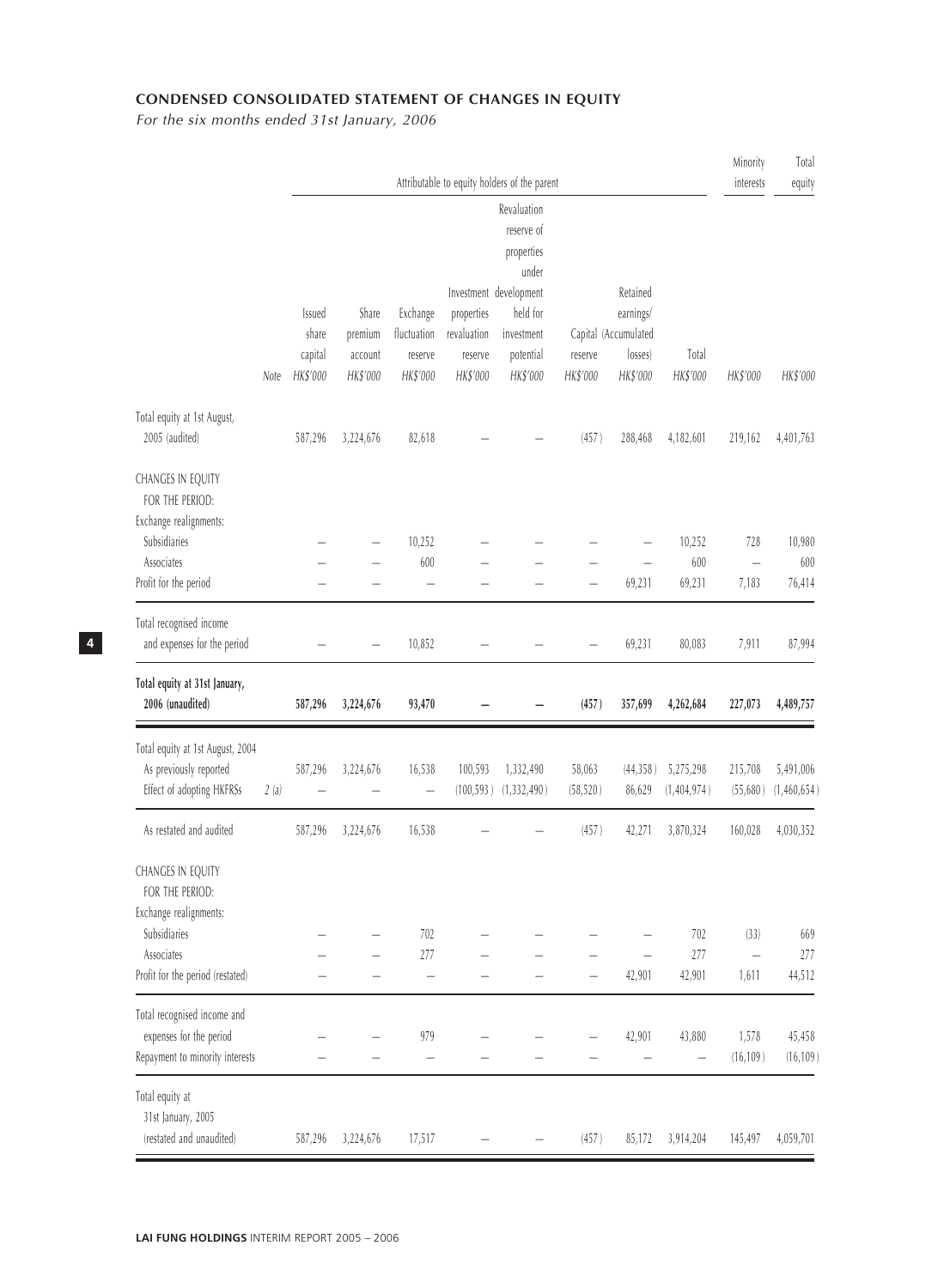## **CONDENSED CONSOLIDATED CASH FLOW STATEMENT**

For the six months ended 31st January, 2006

|                 | Six months ended |
|-----------------|------------------|
| 31/1/06         | 31/1/05          |
| Unaudited       | Unaudited        |
| <b>HK\$'000</b> | HK\$'000         |
| 19,346          | 379,947          |
| (235, 380)      | (194, 288)       |
| (41, 160)       | (66, 446)        |
|                 |                  |
| (257, 194)      | 119,213          |
| 492,520         | 548,730          |
| (5, 444)        | 1,435            |
| 229,882         | 669,378          |
|                 |                  |
|                 |                  |
| 90,556          | 598,707          |
|                 |                  |
| 139,326         | 70,671           |
| 229,882         | 669,378          |
|                 |                  |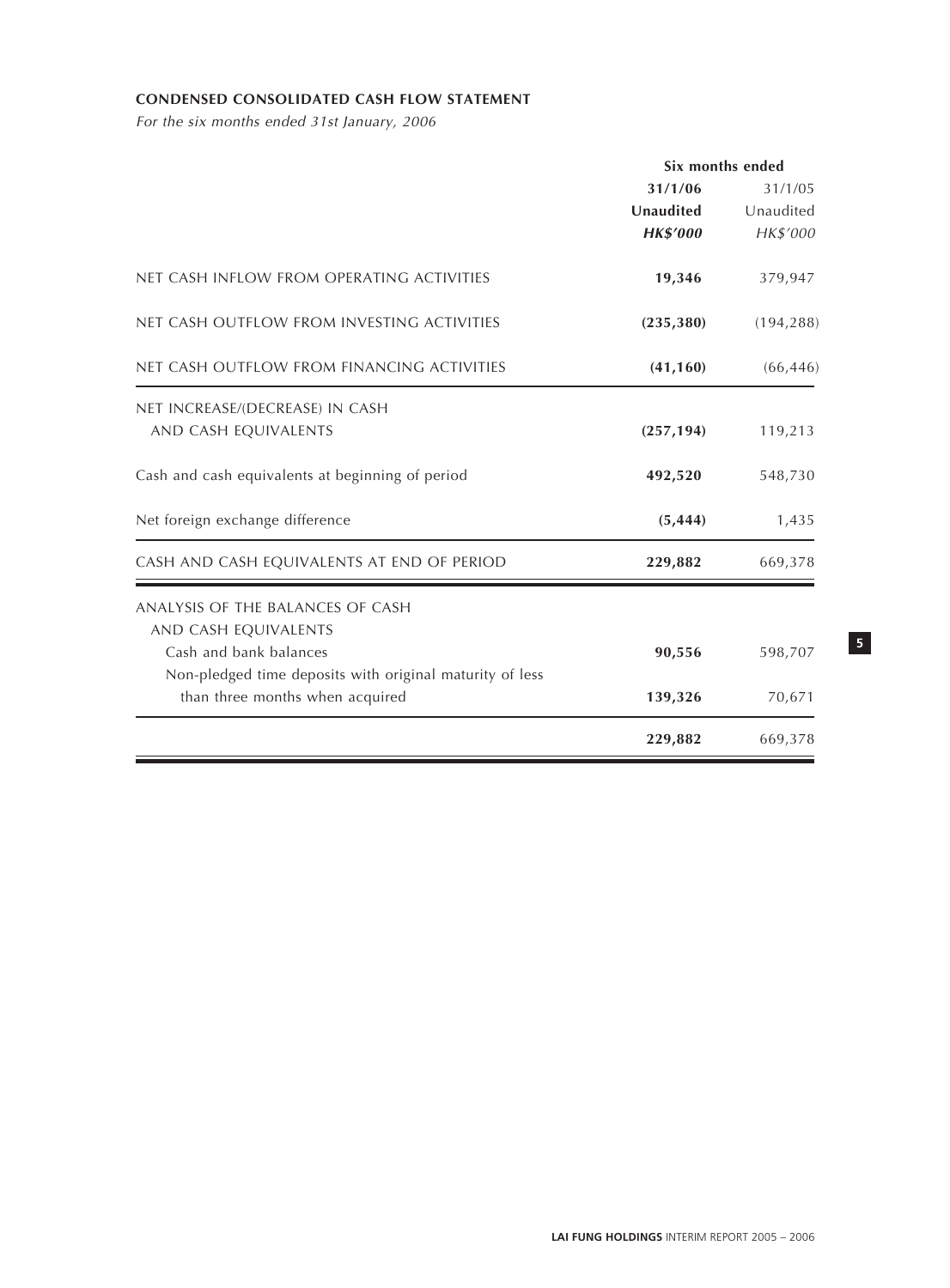#### **NOTES TO CONDENSED CONSOLIDATED FINANCIAL STATEMENTS**

#### **1. BASIS OF PREPARATION**

The unaudited condensed consolidated financial statements have been prepared under the historical cost convention except for the revaluation of investment properties, and have been prepared in accordance with the applicable disclosure requirements of Appendix 16 to the Rules Governing the Listing of Securities on The Stock Exchange of Hong Kong Limited (the "Listing Rules") and with Hong Kong Accounting Standard ("HKAS") 34, "Interim Financial Reporting" issued by the Hong Kong Institute of Certified Public Accountants (the "HKICPA").

The condensed financial statements have not been audited by the Company's auditors but have been reviewed by the Company's audit committee.

#### **2. ACCOUNTING POLICIES**

The accounting policies and basis of preparation used in the preparation of these interim financial statements are consistent with those adopted in the audited financial statements for the year ended 31st July, 2005.

As disclosed in the Company's audited consolidated financial statements for the year ended 31st July, 2005, the Group had resolved to early adopt all Hong Kong Financial Reporting Standards ("HKFRSs"), which also include all Hong Kong Accounting Standards ("HKASs") and Interpretations issued by the HKICPA, in the financial year ended 31st July, 2005. The early adoption took place after the Group had prepared its unaudited condensed consolidated financial statements for the six months ended 31st January, 2005 and accordingly, the Group's results for the six months ended 31st January, 2005 were previously reported in accordance with Statements of Standard Accounting Practice ("SSAPs") issued by the HKICPA. In order to conform with the current period's presentation and comply with the new requirements of HKFRSs, certain comparative amounts have been restated and reclassified accordingly.

The HKFRSs which have impacts on the unaudited condensed consolidated financial statements for the six months ended 31st January, 2005 are set out below:

| HKAS <sub>1</sub> | Presentation of Financial Statements                       |
|-------------------|------------------------------------------------------------|
| HKAS 16           | Property, Plant and Equipment                              |
| HKAS 17           | Leases                                                     |
| HKAS 24           | Related Party Disclosures                                  |
| HKAS 36           | Impairment of Assets                                       |
| HKAS 40           | Investment Property                                        |
| HKFRS 3           | <b>Business Combinations</b>                               |
| HK-Int 2          | The Appropriate Accounting Policies for Hotel Properties   |
| HKAS-Int-21       | Income Taxes — Recovery of Revalued Non-depreciable Assets |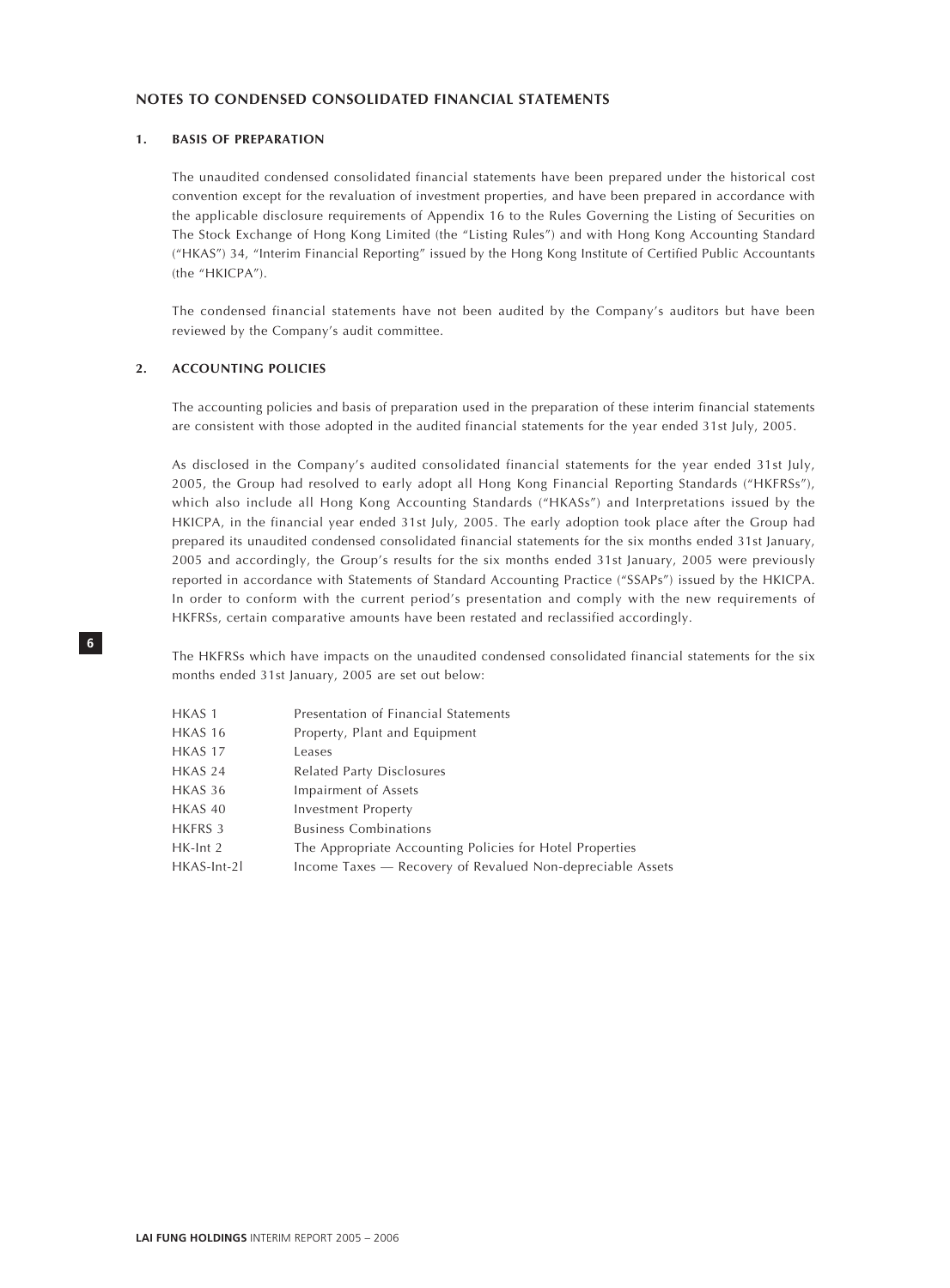Summary details of the changes in accounting policies are set out in note 2 to the Company's audited consolidated financial statements for the year ended 31st July, 2005, and the major effects of the changes in accounting policies on the unaudited condensed consolidated financial statements for the six months ended 31st January, 2005 are summarised as follows:

#### **(a) Effect of prior period adjustments on total equity as at 1st August, 2004**

|                                                                                |                                | Impact of new HKFRSs on the Company and its subsidiaries |                     |                                              |                               | Impact of<br>new HKFRSs<br>on interests<br>in associates | Total         |          |
|--------------------------------------------------------------------------------|--------------------------------|----------------------------------------------------------|---------------------|----------------------------------------------|-------------------------------|----------------------------------------------------------|---------------|----------|
|                                                                                | HKAS <sub>16</sub><br>HK\$'000 | HKAS 17<br>HK\$'000                                      | HKAS 40<br>HK\$'000 | <b>HKFRS 3</b><br>and<br>HKAS 36<br>HK\$'000 | HKAS-<br>$Int-21$<br>HK\$'000 | HK\$'000                                                 |               | HK\$'000 |
| Increase/(decrease) in investment<br>properties revaluation reserve            | (38, 471)                      |                                                          | (167, 223)          |                                              | 105,101                       |                                                          | (100, 593)    |          |
| Decrease in revaluation reserve<br>of properties under<br>development held for |                                |                                                          |                     |                                              |                               |                                                          |               |          |
| investment potential<br>Increase/(decrease) in                                 | (1,332,490)                    |                                                          |                     |                                              |                               |                                                          | (1, 332, 490) |          |
| capital reserve                                                                | (5, 375)                       |                                                          |                     | (60, 522)                                    | 7,377                         |                                                          | (58, 520)     |          |
| Decrease/(increase) in<br>accumulated losses                                   | (148, 754)                     | (1,028)                                                  | 167,223             | 69,329                                       | (18, 947)                     | 18,806                                                   | 86,629        |          |
| Increase/(decrease) in equity<br>attributable to equity                        |                                |                                                          |                     |                                              |                               |                                                          |               |          |
| holders of the parent                                                          | (1,525,090)                    | (1,028)                                                  |                     | 8,807                                        | 93,531                        | 18,806                                                   | (1,404,974)   |          |
| Increase/(decrease) in<br>minority interests                                   | (60, 385)                      |                                                          |                     |                                              | 4,705                         |                                                          | (55,680)      |          |
| Increase/(decrease) in equity                                                  | (1,585,475)                    | (1,028)                                                  |                     | 8,807                                        | 98,236                        | 18,806                                                   | (1,460,654)   |          |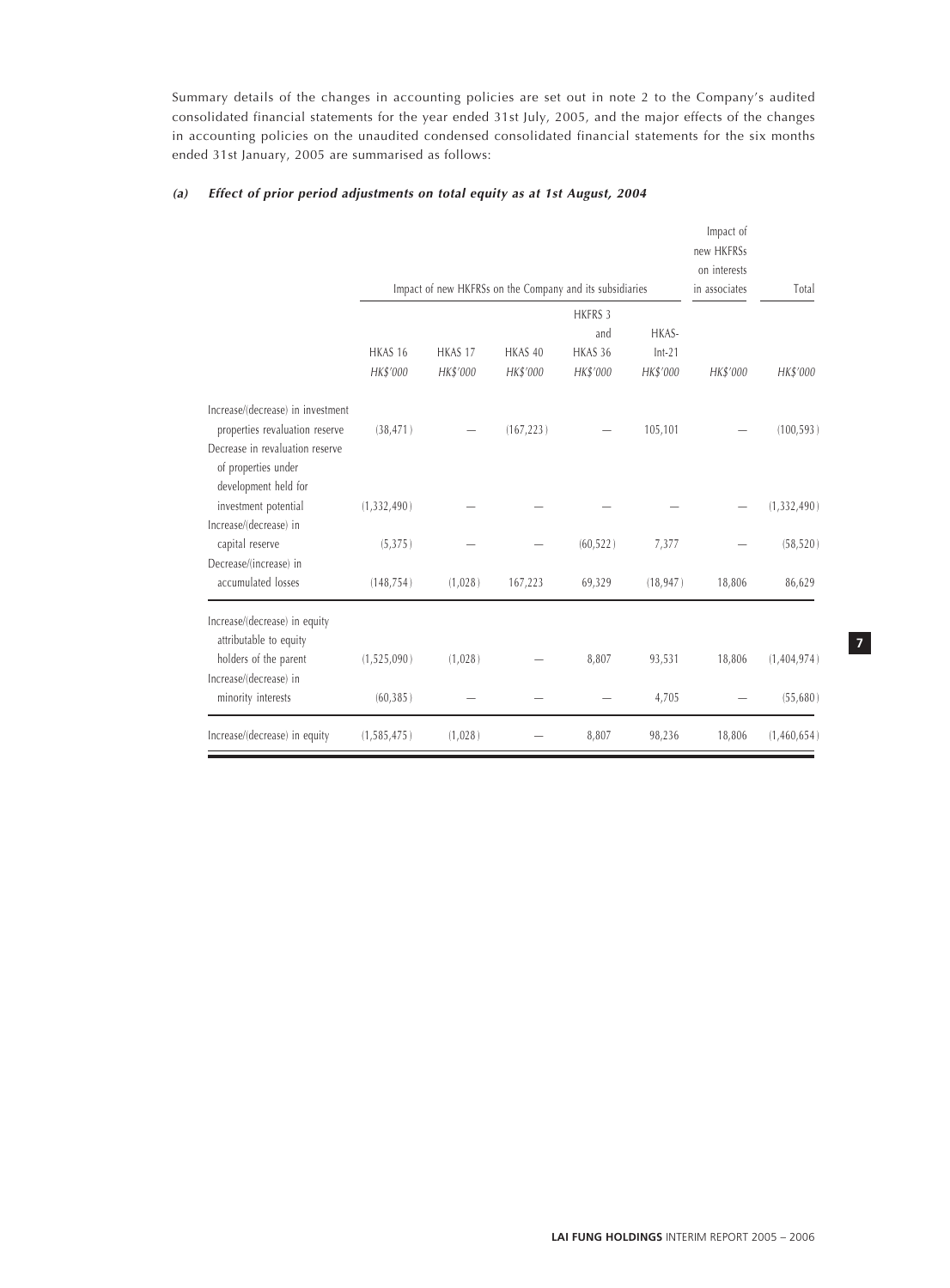|                                                                                                              |                               |                     | Impact of new HKFRSs<br>on the Company and its subsidiaries |                          |                               | Impact of<br>new HKFRSs<br>on share of<br>loss of<br>an associate/<br>provision<br>for amounts<br>due from<br>associates | Total             |
|--------------------------------------------------------------------------------------------------------------|-------------------------------|---------------------|-------------------------------------------------------------|--------------------------|-------------------------------|--------------------------------------------------------------------------------------------------------------------------|-------------------|
|                                                                                                              | HKAS <sub>1</sub><br>HK\$'000 | HKAS 16<br>HK\$'000 | HKAS 17<br>HK\$'000                                         | HKAS 40<br>HK\$'000      | HKAS-<br>$Int-21$<br>HK\$'000 | HK\$'000                                                                                                                 | HK\$'000          |
|                                                                                                              |                               |                     |                                                             |                          |                               |                                                                                                                          |                   |
| Decrease in other income and gain<br>Increase in other operating expenses<br>Increase in revaluation deficit |                               | (7,603)             | (74)                                                        |                          | (135)                         |                                                                                                                          | (135)<br>(7, 677) |
| on investment properties<br>Decrease/(increase) in share                                                     |                               |                     |                                                             | (243)                    |                               |                                                                                                                          | (243)             |
| of loss of an associate<br>Decrease/(increase) in provision                                                  | (740)                         |                     |                                                             |                          |                               | 64                                                                                                                       | (676)             |
| for amounts due from associates                                                                              | (514)                         |                     |                                                             |                          |                               | 31                                                                                                                       | (483)             |
| Decrease in tax                                                                                              | 1,254                         |                     |                                                             |                          | 465                           |                                                                                                                          | 1,719             |
| Increase/(decrease) in profit                                                                                |                               |                     |                                                             |                          |                               |                                                                                                                          |                   |
| for the period                                                                                               |                               | (7,603)             | (74)                                                        | (243)                    | 330                           | 95                                                                                                                       | (7, 495)          |
| Increase/(decrease) in profit<br>attributable to:                                                            |                               |                     |                                                             |                          |                               |                                                                                                                          |                   |
| Equity holders of the parent                                                                                 |                               | (7, 483)            | (74)                                                        | (243)                    | 413                           | 95                                                                                                                       | (7, 292)          |
| Minority interests                                                                                           |                               | (120)               | $\overline{\phantom{0}}$                                    | $\overline{\phantom{0}}$ | (83)                          |                                                                                                                          | (203)             |
|                                                                                                              |                               | (7,603)             | (74)                                                        | (243)                    | 330                           | 95                                                                                                                       | (7, 495)          |
| Increase/(decrease) in earnings<br>per share:                                                                |                               |                     |                                                             |                          |                               |                                                                                                                          |                   |
| Basic (HK cents)                                                                                             |                               | (0.13)              |                                                             |                          | 0.01                          |                                                                                                                          | (0.12)            |
| Diluted (HK cents)                                                                                           | N/A                           | N/A                 | N/A                                                         | N/A                      | N/A                           | N/A                                                                                                                      | N/A               |

## **(b) Effect of prior period adjustments on income statement for the six months ended 31st January, 2005**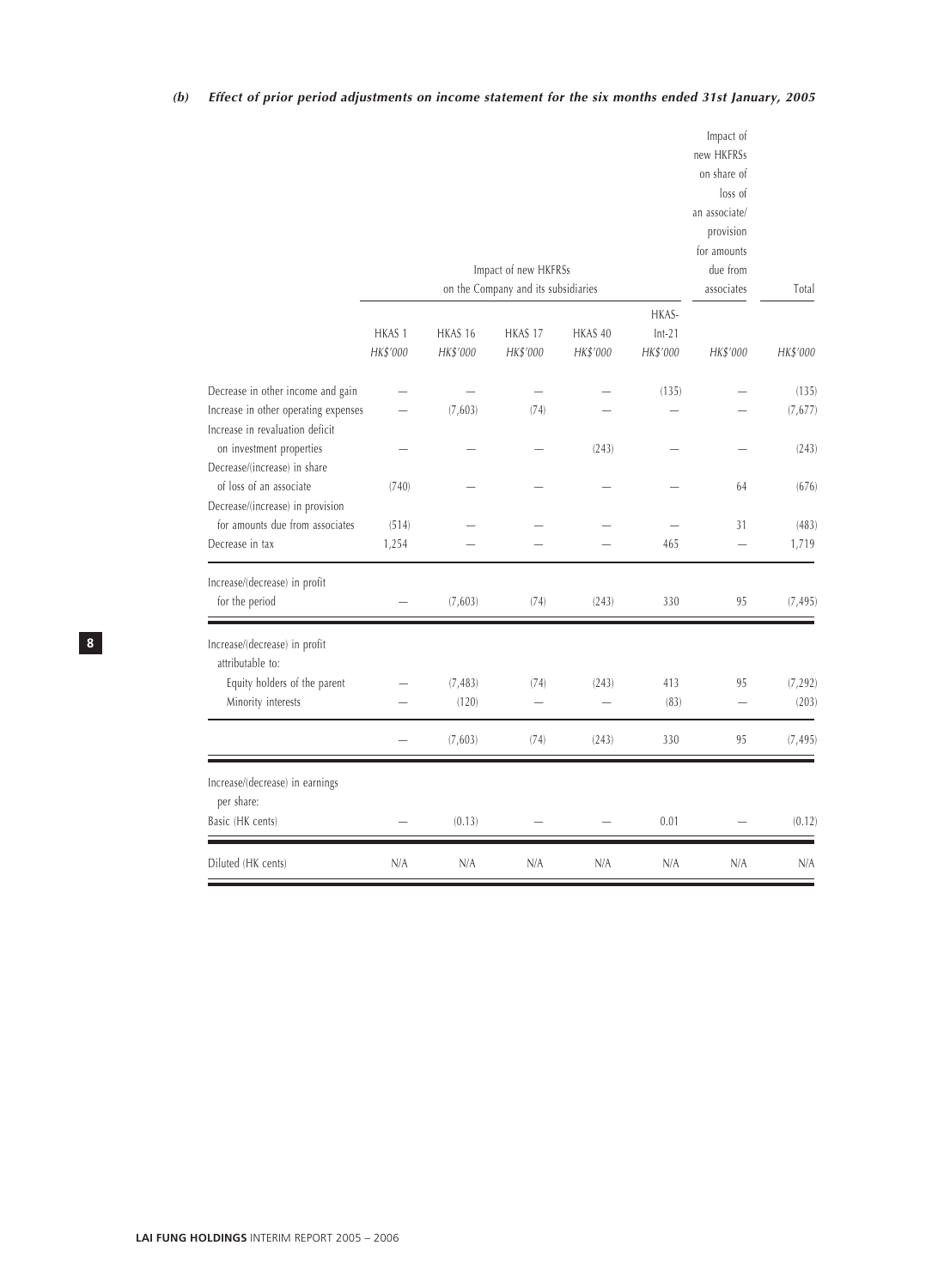## **3. SEGMENT REVENUE AND RESULTS**

## **Business segments**

## **Group**

|                                                                        | Property<br>development<br>Six months ended |                                                |                                         | Property<br>investment<br>Six months ended     | Consolidated<br>Six months ended        |                                                |  |
|------------------------------------------------------------------------|---------------------------------------------|------------------------------------------------|-----------------------------------------|------------------------------------------------|-----------------------------------------|------------------------------------------------|--|
|                                                                        | 31/1/06<br>Unaudited<br><b>HK\$'000</b>     | 31/1/05<br>Unaudited<br>HK\$'000<br>(Restated) | 31/1/06<br>Unaudited<br><b>HK\$'000</b> | 31/1/05<br>Unaudited<br>HK\$'000<br>(Restated) | 31/1/06<br>Unaudited<br><b>HK\$'000</b> | 31/1/05<br>Unaudited<br>HK\$'000<br>(Restated) |  |
| Segment revenue:<br>Sales to external<br>customers<br>Rental income    | 497,656                                     | 177,643                                        | 94,969                                  | 72,059                                         | 497,656<br>94,969                       | 177,643<br>72,059                              |  |
| Other revenue                                                          | 1,133                                       | 30                                             | 23,445                                  | 15,938                                         | 24,578                                  | 15,968                                         |  |
| Total                                                                  | 498,789                                     | 177,673                                        | 118,414                                 | 87,997                                         | 617,203                                 | 265,670                                        |  |
| Segment results                                                        | 138,700                                     | 54,550                                         | 67,274                                  | 39,446                                         | 205,974                                 | 93,996                                         |  |
| Interest income and<br>unallocated gains<br>Unallocated expenses       |                                             |                                                |                                         |                                                | 1,864<br>(16, 555)                      | 12,176<br>(20, 140)                            |  |
| Profit from operating<br>activities                                    |                                             |                                                |                                         |                                                | 191,283                                 | 86,032                                         |  |
| Finance costs<br>Share of profit/(loss) of                             |                                             |                                                |                                         |                                                | (28, 819)                               | (16, 987)                                      |  |
| an associate<br>Provision for amounts<br>due from associates           |                                             |                                                | 3,764<br>(1, 052)                       | (676)<br>(7, 835)                              | 3,764<br>(1, 052)                       | (676)<br>(7, 835)                              |  |
| Profit before tax<br>Tax                                               |                                             |                                                |                                         |                                                | 165,176<br>(88, 762)                    | 60,534<br>(16, 022)                            |  |
| Profit for the period                                                  |                                             |                                                |                                         |                                                | 76,414                                  | 44,512                                         |  |
| Attributable to:<br>Equity holders of the parent<br>Minority interests |                                             |                                                |                                         |                                                | 69,231<br>7,183                         | 42,901<br>1,611                                |  |
|                                                                        |                                             |                                                |                                         |                                                | 76,414                                  | 44,512                                         |  |

No geographical analysis is presented as over 90% of the Group's revenue is derived from customers based in Mainland China.

Ξ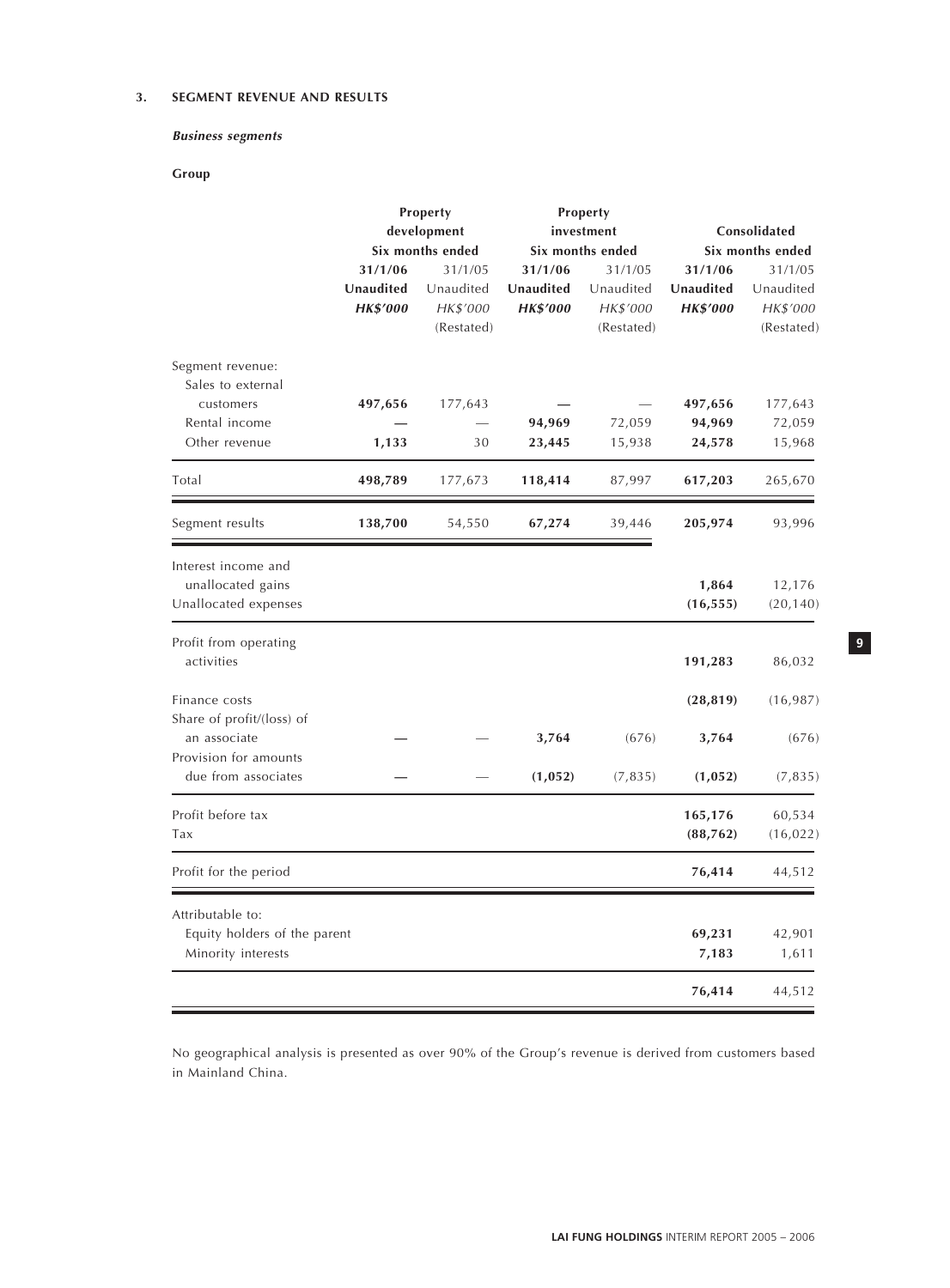## **4. FINANCE COSTS**

**Group**

|                                                      | Six months ended |           |  |
|------------------------------------------------------|------------------|-----------|--|
|                                                      | 31/1/06          | 31/1/05   |  |
|                                                      | Unaudited        | Unaudited |  |
|                                                      | <b>HK\$'000</b>  | HK\$'000  |  |
| Interest expense on:                                 |                  |           |  |
| Bank loans wholly repayable within five years        | 28,370           | 25,382    |  |
| Other borrowings                                     |                  | 8         |  |
| Bank charges                                         | 1,456            | 1,827     |  |
|                                                      | 29,826           | 27,217    |  |
| Less:                                                |                  |           |  |
| Interest capitalised in properties under development | (1,007)          | (10, 230) |  |
| Total finance costs                                  | 28,819           | 16,987    |  |

#### **5. PROFIT BEFORE TAX**

**10**

|                                                                         | Six months ended |            |
|-------------------------------------------------------------------------|------------------|------------|
|                                                                         | 31/1/06          | 31/1/05    |
|                                                                         | Unaudited        | Unaudited  |
|                                                                         | <b>HK\$'000</b>  | HK\$'000   |
|                                                                         |                  | (Restated) |
| The Group's profit before tax is arrived at after charging/(crediting): |                  |            |
| Cost of completed properties held for sale                              | 345,586          | 27,519     |
| Cost of pre-sale of properties under development                        |                  | 115,426    |
| Depreciation #                                                          | 10,178           | 9,346      |
| Amortisation of prepaid land lease payments                             | 75               | 74         |
| Write-back of over-accrual for property development costs               |                  | (26, 920)  |
| Write-back of provision for a completed property held for sale          | (1,068)          | (3, 145)   |

# Depreciation charge of HK\$7,289,000 (six months ended 31st January, 2005: HK\$7,603,000 (restated)) for service apartments is included in "Other operating expenses, net" on the face of the condensed consolidated income statement.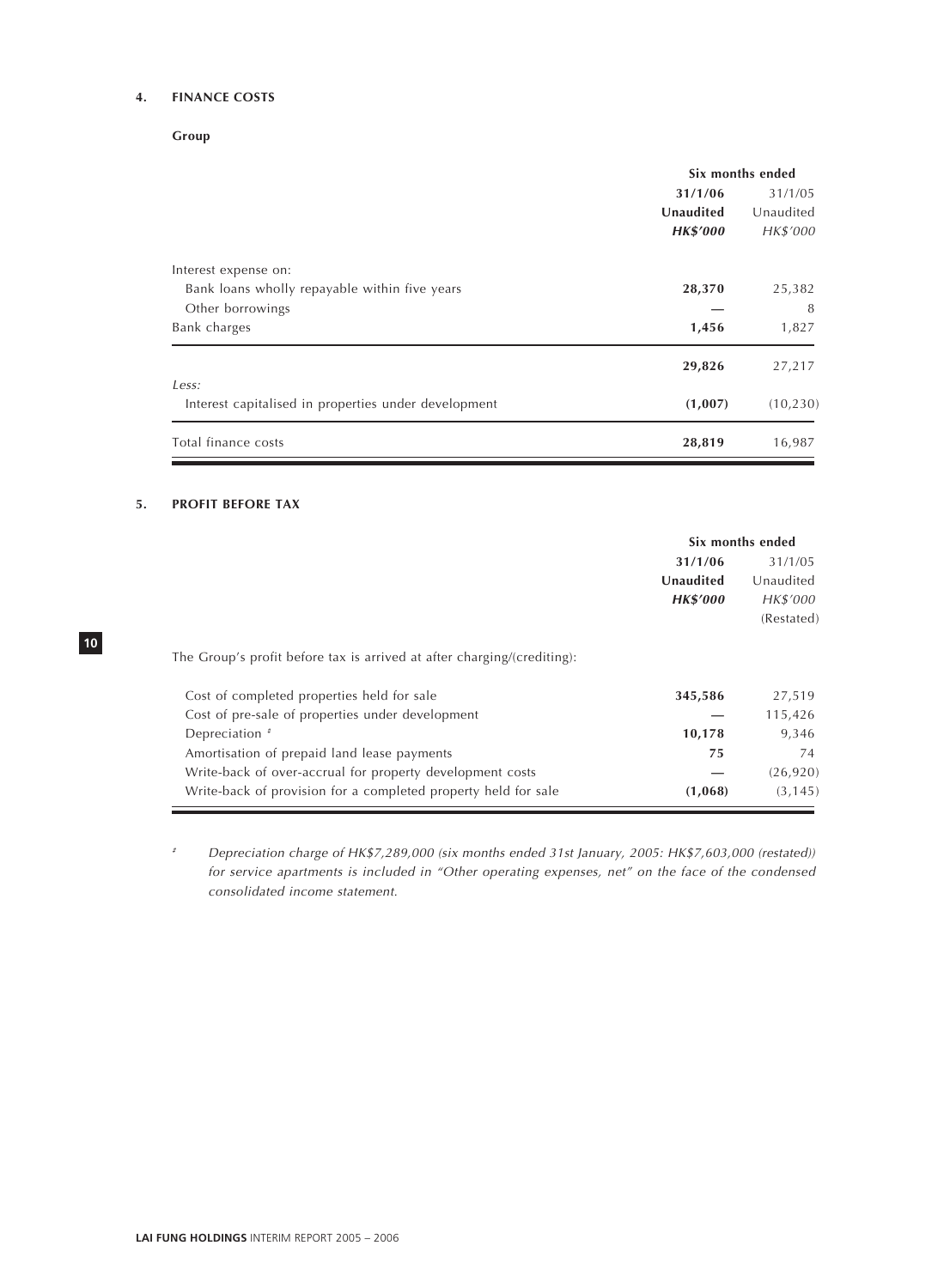#### **6. TAX**

No provision for Hong Kong profits tax has been made as the Group had no estimated assessable profits arising in Hong Kong during the period (six months ended 31st January, 2005: Nil). Taxes on profits assessable elsewhere have been calculated at the rates of tax prevailing in the places in which the Group operates, based on existing legislation, interpretations and practices in respect thereof.

#### **Group**

|                                               |                 | Six months ended |
|-----------------------------------------------|-----------------|------------------|
|                                               | 31/1/06         | 31/1/05          |
|                                               | Unaudited       | Unaudited        |
|                                               | <b>HK\$'000</b> | HK\$'000         |
|                                               |                 | (Restated)       |
| Current tax for Mainland China income taxes — |                 |                  |
| charge for the period                         | 58,369          | 13,335           |
| Deferred tax                                  | 30,393          | 2,687            |
| Total tax charge for the period               | 88,762          | 16,022           |

Share of tax charge of associates with aggregate amount of HK\$2,227,000 (six months ended 31st January, 2005: HK\$1,159,000 (restated)) is included in "Share of profit/loss of an associate" and "Provision for amounts due from associates" on the face of the condensed consolidated income statement.

## **7. EARNINGS PER SHARE**

The calculation of basic earnings per share is based on the profit for the period attributable to equity holders of the parent of HK\$69,231,000 (six months ended 31st January, 2005: HK\$42,901,000 (restated)), and the weighted average number of 5,872,956,478 (six months ended 31st January, 2005: 5,872,956,478) ordinary shares in issue during the period.

The diluted earnings per share amounts for the six months ended 31st January, 2006 and 2005 have not been disclosed as there were no diluting events that occurred during both periods.

#### **8. DEBTORS, DEPOSITS AND PREPAYMENTS**

The credit terms granted by the Group range from 30 to 180 days. An aged analysis of the Group's debtors, based on the invoice date, as at 31st January, 2006 is as follows:

| Unaudited<br><b>HK\$'000</b><br>Trade debtors:<br>Within one month<br>41,319<br>One to two months<br>283<br>Two to three months<br>1,425<br>Three to six months<br>1,973<br>12,294<br>Over six months<br>57,294 | 31/7/05  |
|-----------------------------------------------------------------------------------------------------------------------------------------------------------------------------------------------------------------|----------|
|                                                                                                                                                                                                                 | Audited  |
|                                                                                                                                                                                                                 | HK\$'000 |
|                                                                                                                                                                                                                 |          |
|                                                                                                                                                                                                                 | 6,912    |
|                                                                                                                                                                                                                 | 1,584    |
|                                                                                                                                                                                                                 | 2,646    |
|                                                                                                                                                                                                                 | 4,921    |
|                                                                                                                                                                                                                 | 5,907    |
|                                                                                                                                                                                                                 | 21,970   |
| Deposits and prepayments *<br>60,712                                                                                                                                                                            | 98,427   |
| Total<br>118,006                                                                                                                                                                                                | 120,397  |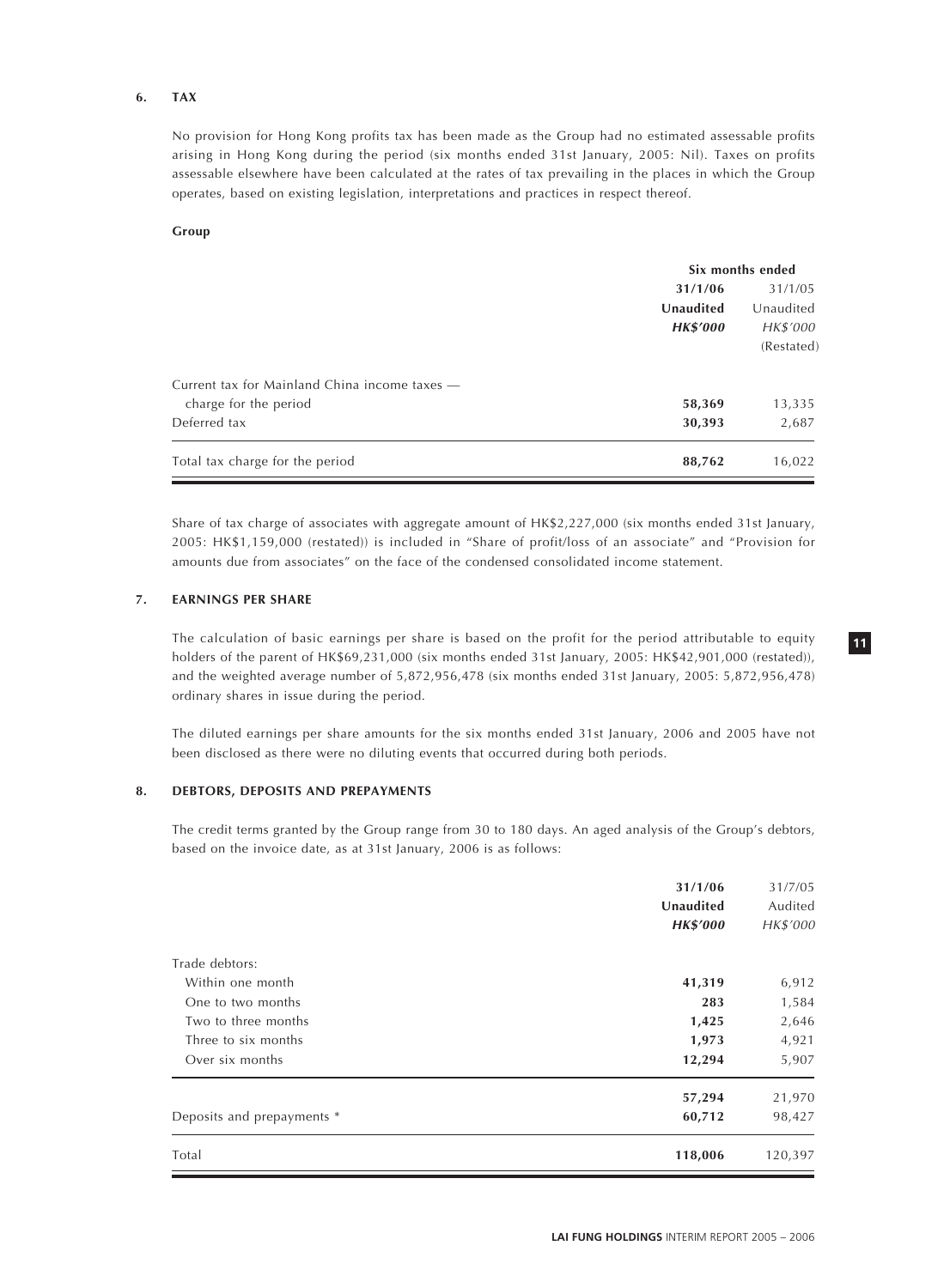\* Included in deposits and prepayments as at 31st January, 2006, is an amount of HK\$46,000,000 (31st July, 2005: HK\$46,000,000) paid to East Asia-Televisão por Satélite, Limitada ("EAST"), a whollyowned subsidiary of eSun Holdings Limited ("eSun"), as earnest money paid for the participation rights in a proposed residential property development project of EAST in Macau. On 28th December, 2005, the Group and EAST entered into a second supplemental memorandum of cooperation ("MOU") to extend the time limit of obtaining the relevant approvals for the project from no later than 31st December, 2005 (as set out in the memorandum dated 15th November, 2004 and revised by the supplemental memorandum dated 29th June, 2005) to no later than 30th June, 2006. A termination agreement was executed on 31st March, 2006 to terminate the MOU. Further details of this deposit are set out in the Company's announcements dated 17th November, 2004, 30th May, 2005, 4th July, 2005, 29th December, 2005 and 31st March, 2006. The Company and eSun have certain common directors and the above transaction constitutes a related party disclosure of the Group.

#### **9. CREDITORS AND ACCRUALS**

An aged analysis of the Group's creditors, based on the invoice date, as at 31st January, 2006 is as follows:

|                              | 31/1/06<br>Unaudited<br><b>HK\$'000</b> | 31/7/05<br>Audited<br>HK\$'000 |
|------------------------------|-----------------------------------------|--------------------------------|
| Trade creditors:             |                                         |                                |
| Within one month             | 35,207                                  | 338                            |
| One to three months          | 628                                     | 254                            |
| Over three months            | 79,749                                  | 34,482                         |
|                              | 115,584                                 | 35,074                         |
| Accruals and other creditors | 276,579                                 | 220,641                        |
| Total                        | 392,163                                 | 255,715                        |

#### **10. RELATED PARTY TRANSACTIONS**

|                                                    | Six months ended |                 |           |
|----------------------------------------------------|------------------|-----------------|-----------|
|                                                    |                  | 31/1/06         | 31/1/05   |
|                                                    |                  | Unaudited       | Unaudited |
|                                                    | <b>Notes</b>     | <b>HK\$'000</b> | HK\$'000  |
| Interest income from an associate                  | (i)              |                 | 10,594    |
| Rental expense paid to a director                  | (ii)             | (150)           | (450)     |
| Advertising fees paid to related companies         | (iii)            | (5, 392)        | (6,940)   |
| Legal fees paid to a law firm, of which a director |                  |                 |           |
| of the Company is a partner                        | (iv)             |                 | (179)     |

#### Notes:

- (i) The amount due is unsecured and has no fixed terms of repayment.
- (ii) The rental charges were based on the terms stated in the lease agreement.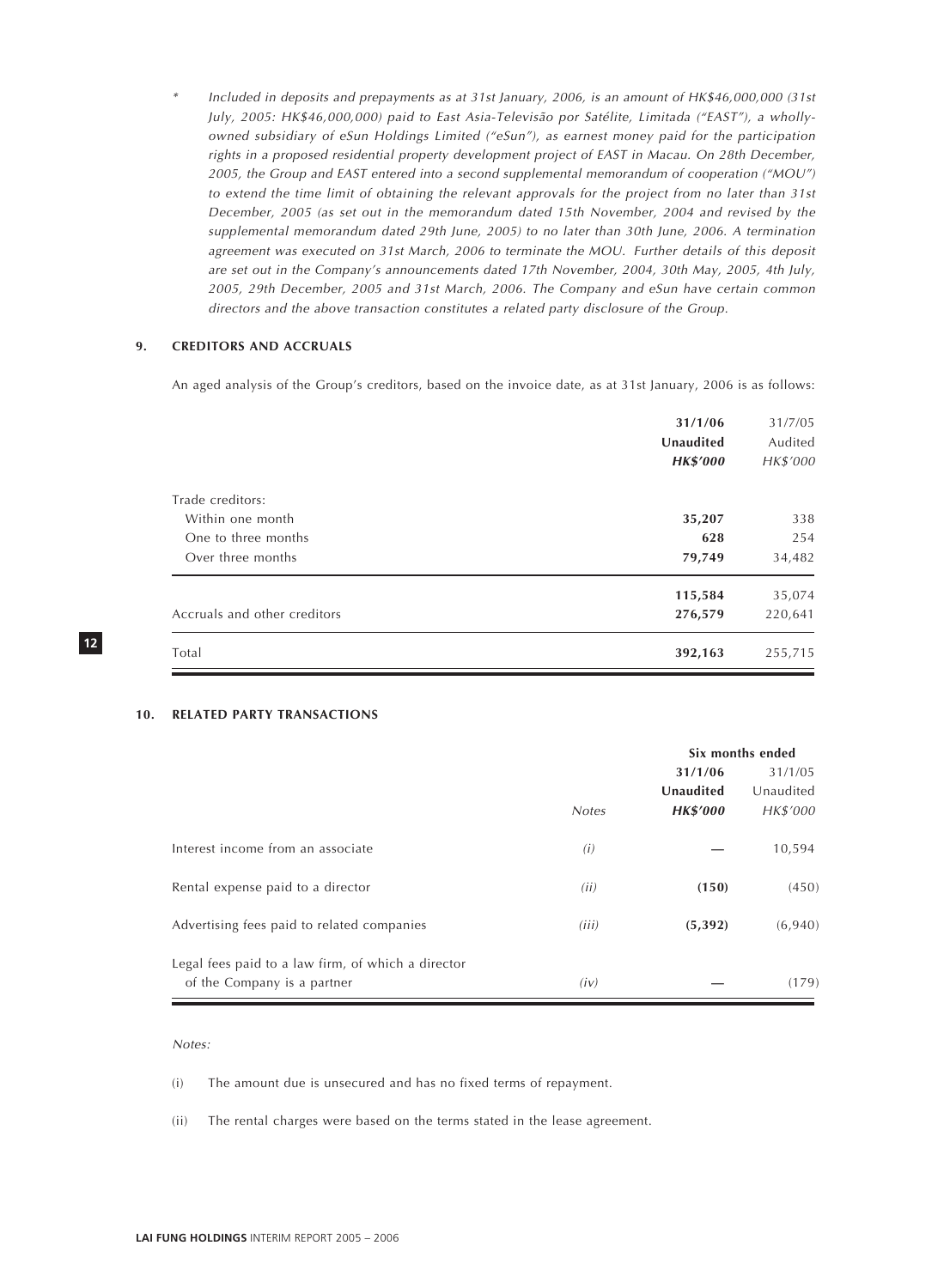(iii) The related companies are subsidiaries of eSun of which certain directors of the Company are also directors and key management personnel of eSun.

The terms of the advertising fees were determined based on the contracts entered into between the Group and the related companies.

(iv) The legal fees were charged for legal services rendered to the Group by a law firm of which a director of the Company was a partner, based on mutual agreement.

#### **11. CONTINGENT LIABILITIES**

As at 31st January, 2006, the Group had contingent liabilities in the respect of the following:

- (a) Under a mortgage loan facility provided by a bank to the end-buyers of the office and apartment units of Hong Kong Plaza, the Group agreed to guarantee up to 95% of the liabilities of a subsidiary for the due performance of its undertaking to buy back the relevant property in case of default by the borrowers. The Group's obligation have gradually relinquished along with the settlement of the mortgage loans granted by the bank to the end-buyers. It is not practical to determine the outstanding amount of the contingent liabilities of the Group at the balance sheet date.
- (b) Under mortgage loan facilities provided by banks to the end-buyers of Eastern Place Phase I, Phase II and Phase III and Regents Park Phase I, the Group agreed to provide guarantees to certain banks to buy back the relevant property in case of default by the borrowers. The Group's obligation have gradually relinquished along with the settlement of the mortgage loans granted by the banks to the end-buyers. It is not practical to determine the outstanding amount of the contingent liabilities of the Group at the balance sheet date.

#### **12. COMMITMENTS**

At the balance sheet date, the Group had capital commitments in respect of the following:

| 31/1/06<br>Unaudited<br><b>HK\$'000</b>                                               | 31/7/05<br>Audited<br>HK\$'000 |
|---------------------------------------------------------------------------------------|--------------------------------|
| Contracted, but not provided for:<br>Land lease payments, resettlement, compensation, |                                |
| other land costs and construction costs<br>395,209                                    | 620,345                        |

#### **13. EVENTS AFTER THE BALANCE SHEET DATE**

Subsequent to the balance sheet date, the following significant events occurred:

(1) On 21st November, 2005, Welitron Profits Limited ("Welitron"), a wholly-owned subsidiary of the Company, entered into a conditional sale and purchase agreement whereby Welitron conditionally agreed to dispose to Hua Xiong Holdings Pte. Ltd., a wholly-owned subsidiary of CapitaLand China Holdings Pte Ltd, of its 50% interest in Beautiwin Limited, a wholly-owned subsidiary, for an aggregate cash consideration of RMB102,757,000 (approximately HK\$98,805,000). The gain on the disposal of the 50% interests in Beautiwin Limited is estimated to be approximately HK\$17,086,000. Further details of such disposal are disclosed in the Company's circular issued on 9th January, 2006. The transaction was completed on 15th February, 2006.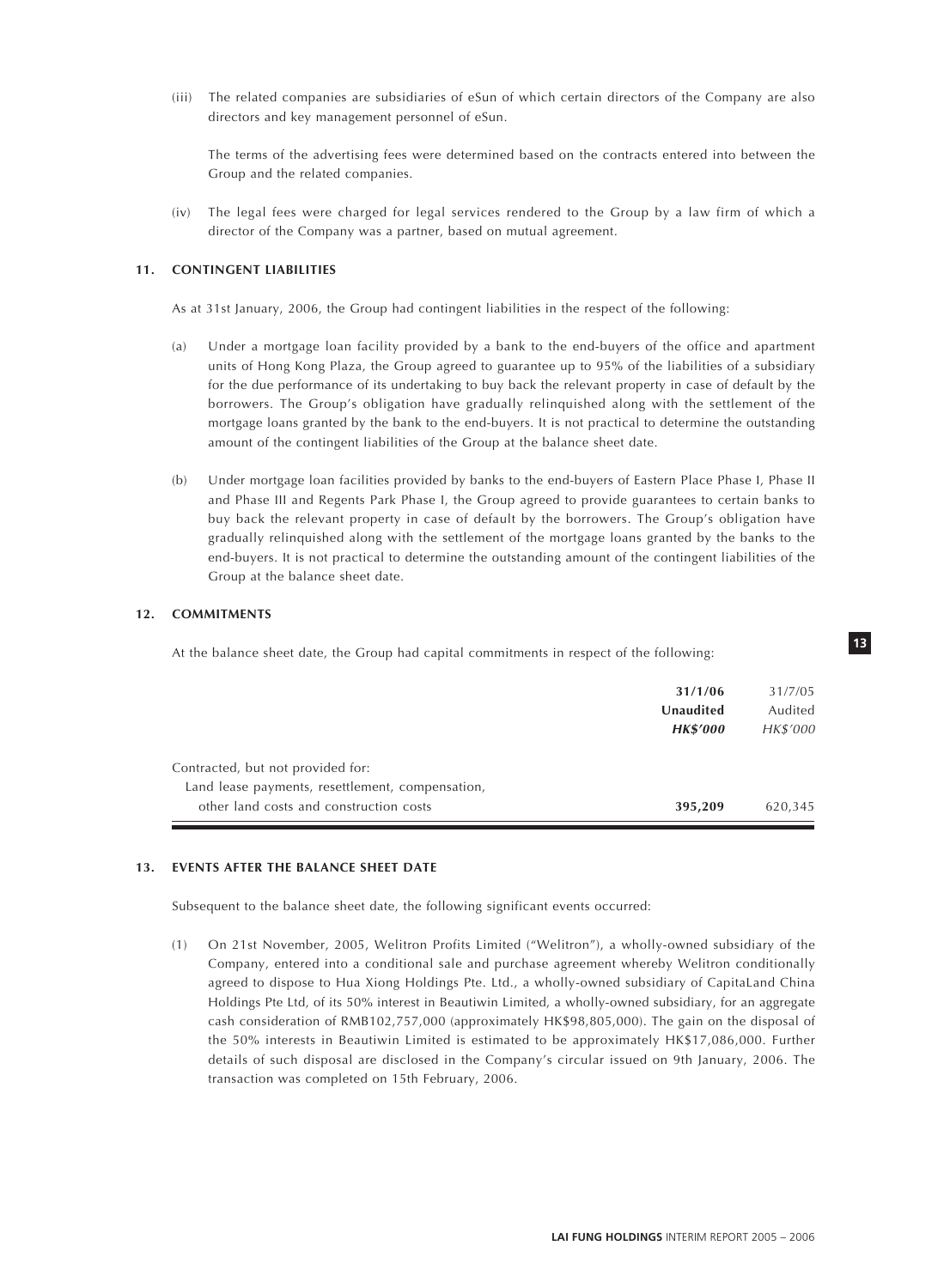(2) On 28th February, 2006, Goldthorpe Limited ("Goldthorpe"), a wholly-owned subsidiary of the Company entered into a conditional sale and purchase agreement with a wholly-owned subsidiary of Lai Sun Garment (International) Limited ("LSG") (a substantial shareholder of the Company as defined in the Listing Rules) whereby Goldthorpe conditionally agreed to purchase the entire issued share capital of and the shareholder's loan advanced to Assetop Asia Limited ("Assetop"), a subsidiary of LSG, at an aggregate consideration of HK\$393,000,000 (the "Assetop Agreement"). The consideration is payable by HK\$226,000,000 through the Company's allotment and issue of 565,000,000 new shares (the "Consideration Shares") to LSG, and HK\$167,000,000 through the Company's issue of a promissory note to LSG. The principal asset of Assetop is 95% interest in a property under development located in Shanghai.

The completion of the transaction is subject to fulfillment of certain conditions which include, inter alia, the approvals of the LSG shareholders and the independent shareholders of the Company respectively at extraordinary general meetings of LSG and the Company to be convened; the executive director of Corporate Finance Division of the Securities and Futures Commission (the "SFC") granting the whitewash waiver; and the Listing Committee of The Stock Exchange of Hong Kong Limited (the "Stock Exchange") granting an approval for the listing of and permission to deal in all the Consideration Shares on the Stock Exchange. Further details of such acquisition are disclosed in the joint announcement of the Company and LSG dated 4th March, 2006.

(3) On 10th March, 2006, the Company and an indirect wholly-owned subsidiary of CapitaLand China Holdings Pte Ltd (the "Subscriber") entered into a conditional subscription agreement for the subscription of 1,610 million shares issued by the Company (the "Subscription Shares") at HK\$0.40 per Subscription Share. The Subscription Shares represent approximately 20% of the existing issued share capital of the Company as enlarged by the issue of the Consideration Shares and the Subscription Shares and accordingly, the Subscriber will become a substantial shareholder (as defined in the Listing Rules) of the Company upon completion of the subscription.

The completion of the transaction is subject to fulfillment of certain conditions which include, inter alia, the completion of the Assetop Agreement (mentioned in (2) above); the approval of the shareholders of the Company at extraordinary general meeting to be convened; and the Listing Committee of the Stock Exchange granting an approval for the listing of and permission to deal in all the Subscription Shares on the Stock Exchange. Further details of the subscription are disclosed in the Company's announcement dated 10th March, 2006.

(4) On 31st March, 2006, the Company and East Asia-Televisão por Satélite Limitada ("EAST"), a whollyowned subsidiary of eSun Holdings Limited incorporated in Macau, executed a termination agreement (the "Termination Agreement") to terminate the memorandum of cooperation dated 15th November, 2004 (as revised by the supplemental memoranda respectively dated 29th June, 2005 and 28th December, 2005). Further details of the Termination Agreement are disclosed in note 8 to the condensed consolidated financial statements and in the Company's announcement dated 31st March, 2006.

#### **14. COMPARATIVE AMOUNTS**

**14**

As further explained in note 2, certain comparative amounts have been restated and reclassified to conform with the current period's presentation and to comply with the new requirements of HKFRSs.

#### **15. APPROVAL OF THE FINANCIAL STATEMENTS**

The interim financial report was reviewed by the Company's audit committee and it was approved and authorised for issue by the board of directors on 7th April, 2006.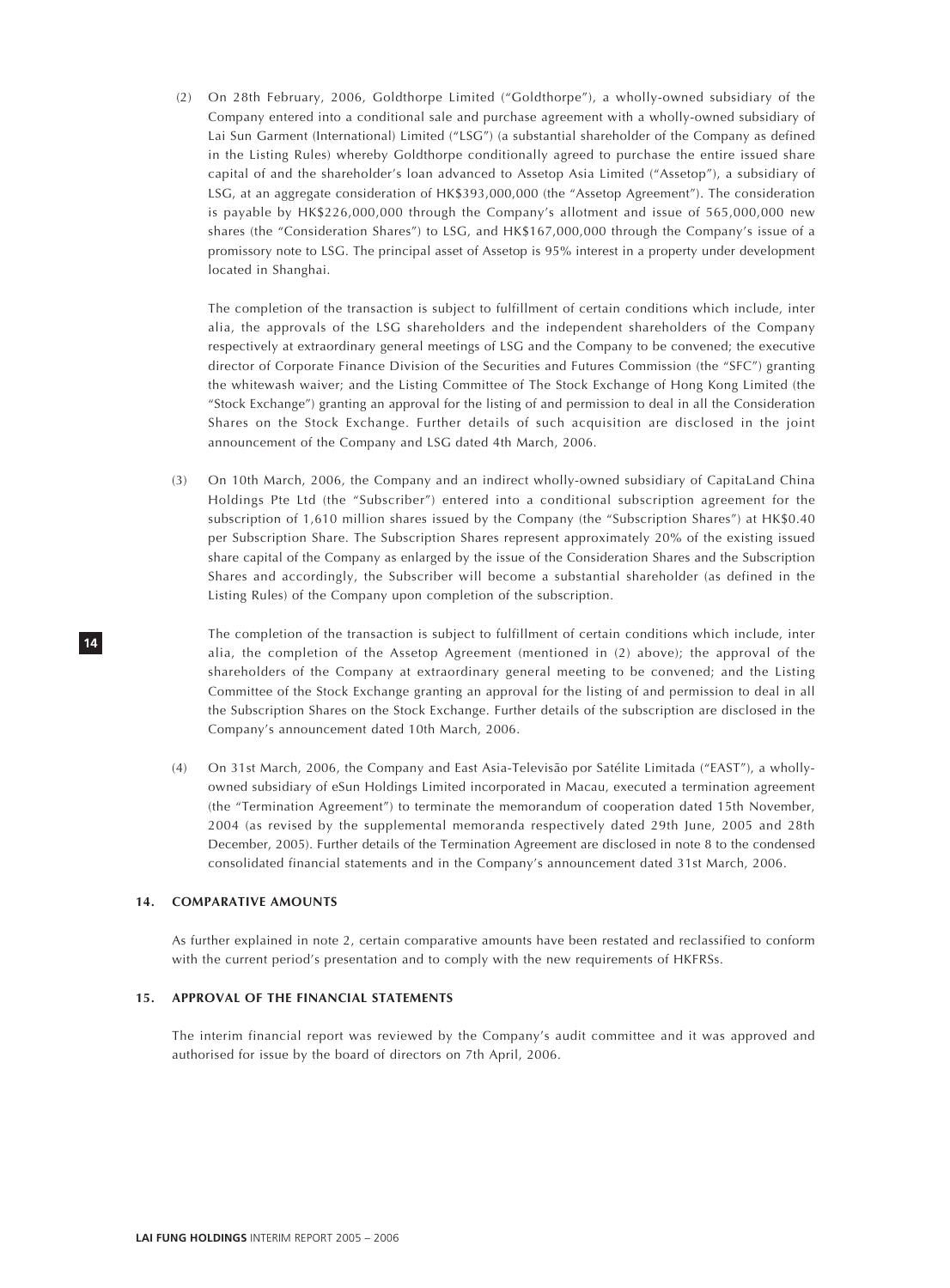#### **INTERIM DIVIDEND**

The Board has resolved not to pay an interim dividend for the six months ended 31st January, 2006 (six months ended 31st January, 2005: Nil).

#### **MANAGEMENT DISCUSSION AND ANALYSIS**

#### **Business Review**

For the six months ended 31st January, 2006, the Group recorded a turnover of HK\$592,625,000 (2005: HK\$249,702,000) and a gross profit of HK\$224,811,000 (2005: HK\$125,335,000), representing an increase of approximately 137.3% and 79.4%, respectively from the previous corresponding period.

For the six months ended 31st January, 2006, the Group achieved a profit from operating activities of HK\$191,283,000 (2005: HK\$86,032,000 (restated)) and a consolidated profit attributable to equity holders of the parent of HK\$69,231,000 (2005: HK\$42,901,000 (restated)), representing an increase of approximately 122.3% and 61.4%, respectively from the previous corresponding period.

Basic earnings per share was HK\$0.0118 for the six months ended 31st January, 2006 compared to HK\$0.0073 (restated) for the previous corresponding period.

Shareholders' equity as at 31st January, 2006 amounted to HK\$4,262,684,000, up from HK\$4,182,601,000 as at 31st July, 2005. Net asset value per share as at 31st January, 2006 was HK\$0.73, as compared to HK\$0.71 as at 31st July, 2005.

#### **Market Overview and Operating Environment**

The Group is principally engaged in property development for sale and property investment for rental purposes in Mainland of China ("China"). The Group currently has property projects in Shanghai, Guangzhou and Zhongshan.

In 2005, China's economy continued its rapid growth and achieved a GDP growth of 9.9%, while per capita disposable income of urban residents in cities and towns recorded growth of 9.6%. In the economic forecast in the 11th Five-Year Plan (2006-2010) recently announced, the annual GDP growth of China is expected to grow at least 7.5% per year in the next 5 years. The resilient economic growth, stable increase in average income per capita and the expectation of Renminbi appreciation will support the growth of urban property market in China.

Since the mid-2005, the central and local governments of China strengthened control over the property sector. A series of austerity measures were implemented to tighten property financing, restrain speculation and impose stringent land management controls, including strict prohibition on speculation on idle land and on transfers of pre-sale units, as well as tightening of administration on tax collection.

In Shanghai, these control measures had most significant impact. Since mid-2005, the supply and demand of residential units as well as the residential property prices in Shanghai were effectively restrained. However, rental rates for commercial, office and service apartment properties in Shanghai remained strong due to increased commercial and consumer demand. In Guangzhou and other Pearl River Delta areas, property market sustained a stable performance and residential property prices increased steadily in 2005.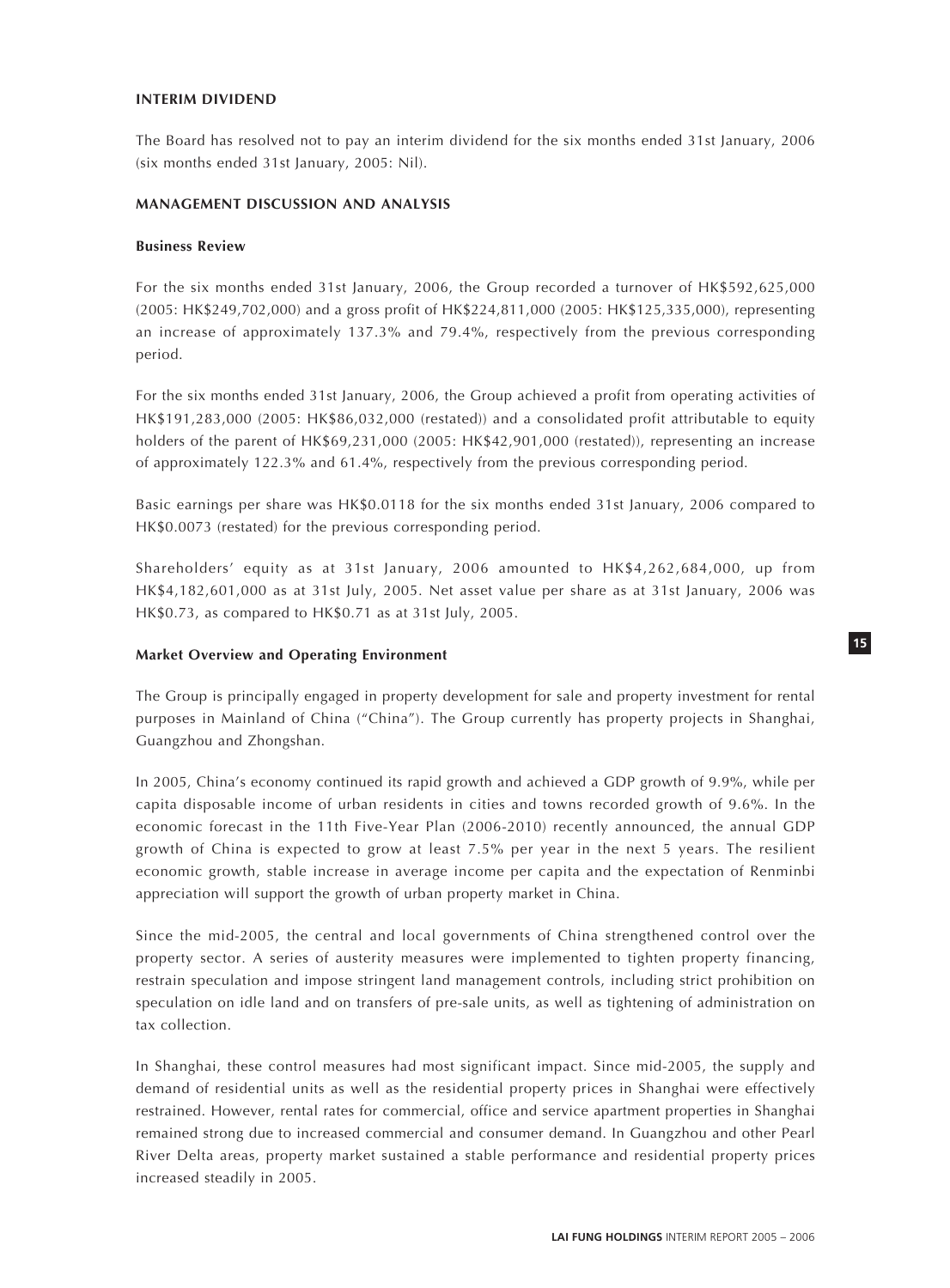In the medium term, the Group believes that the government control measures are intended to curtail speculative activities, improving housing supply and promote a healthy and stable development of the property market in China, which will eventually benefit the Group.

## **Review of Major Property Projects**

#### **Shanghai**

## Hong Kong Plaza

Hong Kong Plaza is a twin-tower prime property located at Huaihaizhong Road, Shanghai with a gross floor area ("GFA") attributable to the Group of approximately 120,000 sq.m. comprising office, shopping arcades and service apartments. Rental income from Hong Kong Plaza during the six months ended 31st January, 2006 amounted to HK\$75,263,000, up from HK\$72,059,000 in the previous corresponding period.

Following the completion of renovation work of the service apartments at the lower floors last year, the Group continued the upgrade and renovation of the service apartments at the upper floors this year. In line with the positioning of Huaihaizhong Road as a prime and high-end shopping district in Shanghai Puxi area, the Group is now conducting feasibility studies to substantially upgrade and renovate the shopping spaces of the property in the next few years. The upgrade work is targeted to improve the rental yield of this property.

#### Regents Park

**16**

Regents Park is a major residential project located in the Zhongshan Park Commercial Area at the prestigious Changning District, Shanghai with a saleable GFA attributable to the Group of approximately 154,000 sq.m.

Phase I of the project comprising 7 residential towers with 1,010 saleable units (GFA attributable to the Group of approximately 92,000 sq.m.) was completed in December 2005. During the six months ended 31st January, 2006, sales revenue from Phase I amounted to HK\$493,723,000. As at 31st January, 2006, the Group still had 86 unsold units in Phase I (GFA attributable to the Group of approximately 5,700 sq.m.). The Group intends to sell these units at an appropriate time.

Phase II of the project will comprise 6 residential towers with 466 units (GFA attributable to the Group of approximately 62,000 sq.m.). The Group will start construction of Phase II in the middle of 2006 and expect to complete construction in the second half of 2007.

## Shanghai May Flower Plaza (Su Jia Xiang Project)

On 4th March, 2006, the Group announced the conditional acquisition of Assetop Asia Limited ("Assetop") from Lai Sun Garment (International) Limited, a substantial shareholder of the Company. The principal asset of Assetop is a 95% attributable interest in this property development project located at Su Jia Xiang, Zhabei District, Shanghai. The acquisition is subject to approval of independent shareholders and fulfillment of other conditions.

This proposed development will have a total GFA of approximately 133,000 sq.m., comprising residential and office apartments, commercial spaces, carparks and ancillary facilities. Subject to completion of the acquisition, the proposed development is scheduled to be completed in 2009.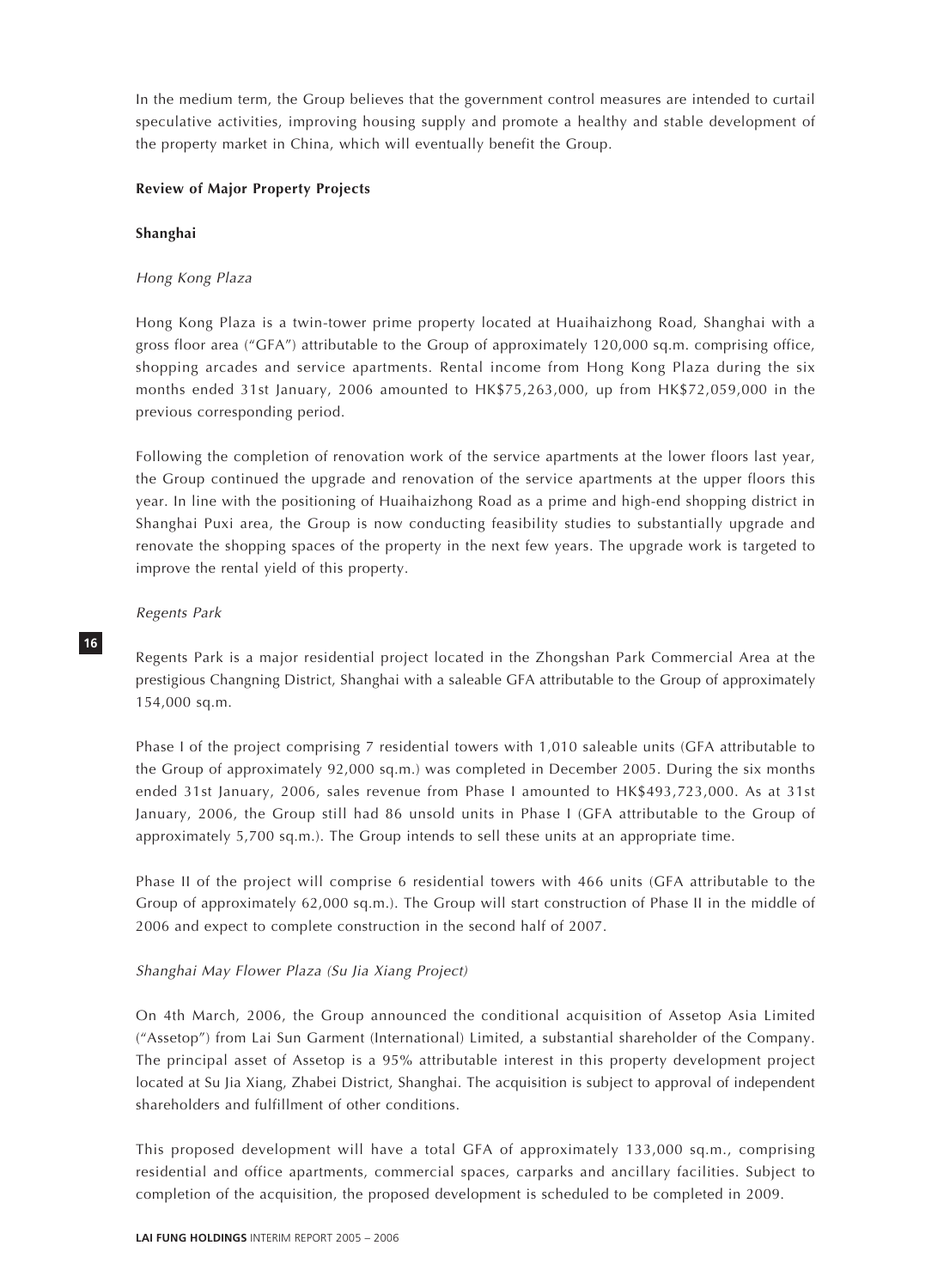#### **Guangzhou**

## Guangzhou May Flower Plaza

Guangzhou May Flower Plaza is a prime property situated on Zhongshanwu Road, Yuexiu District directly above the Gongyuanqian subway station in Guangzhou, interchange station of Guangzhou Subway Line No. 1 and 2. This 13-storey complex has a total GFA of approximately 49,000 sq.m. (GFA attributable to the Group of approximately 38,000 sq.m.) comprising retail spaces, cinemas and office units.

The property was opened in mid-2005 and is now 90% occupied by tenants that are well known corporations and/or consumer brands. Rental income from Guangzhou May Flower Plaza during the six months ended 31st January, 2006 amounted to HK\$19,706,000.

## Eastern Place

Eastern Place is a multi-phase residential project located at Dongfeng East Road, Yuexiu District, Guangzhou. Phases I to III, which comprise 6 residential towers (Towers 1 to 6) and the residents' clubhouse, had been completed.

Phase IV, which comprises 2 residential towers (Towers 7 and 8) with GFA of approximately 40,000 sq.m. is now under construction. The super-structure of Phase IV was completed in January 2006 and the development is expected to be completed by end of 2006. The pre-sale of Phase IV was launched in February 2006 and has received a good market response.

The Group has started the planning work of Phase V, which has an intended total GFA attributable to the Group of approximately 120,000 sq.m. According to the current development plan, Phase V is expected to be completed in between 2008 and 2010.

## Jinshazhou Project

Jinshazhou project is a 50:50 joint venture with CapitaLand China Holdings Pte. Ltd. ("CapitaLand China"). This proposed development in Heng Sha, Baiyuan District, Guangzhou has a total GFA of approximately 360,000 sq.m. (GFA attributable to the Group of approximately 180,000 sq.m.), comprising low-rise residential units with ancillary facilities including carparks and shopping amenities.

The Group completed the joint venture arrangement for this project with CapitaLand China in February 2006. According to the current development schedule, the project will be completed in phases from 2008 to 2010.

#### Haizhu Plaza

Haizhu Plaza is located at Chang Di Main Road in Yuexiu District, Guangzhou along the Pearl River. The proposed development has a GFA attributable to the Group of approximately 100,000 sq.m. intended for high-end office/service apartments and a retail podium, carparks and ancillary facilities.

The project is still currently in the process of resettlement of original occupants which is expected to complete by the end of 2007. On this basis, the development is expected to commence thereafter and to complete in around 2009 and 2010.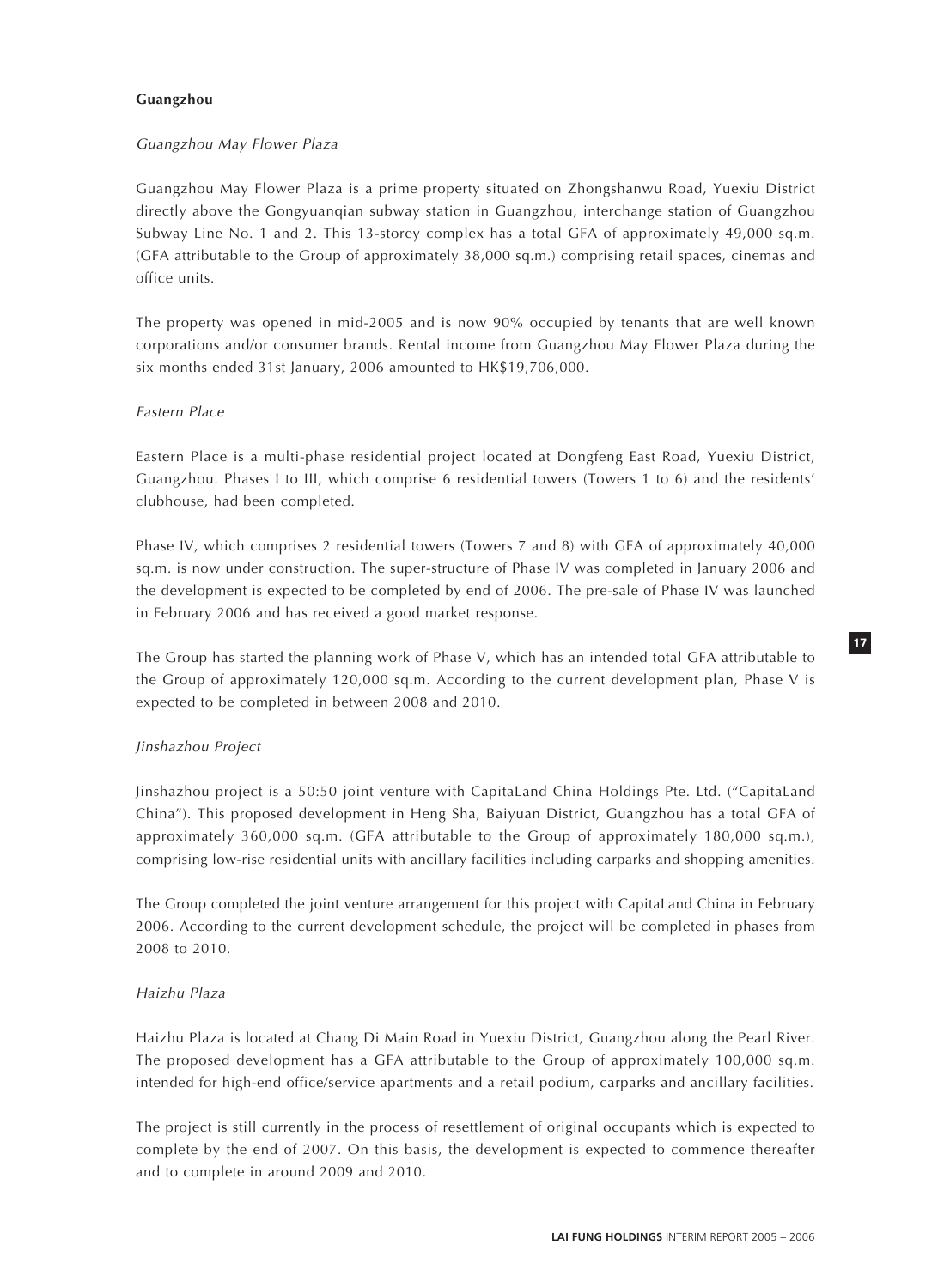#### **Zhongshan**

**18**

The Group wholly-owns a project located in the west district of Zhongshan with a site area of approximately 236,600 sq.m. The proposed development has a total GFA of approximately 350,000 sq.m., comprising mainly residential units with commercial spaces and ancillary facilities.

The project is currently in the planning stage. According to the current development schedule, the project is expected to be completed in phases from 2008 to 2010.

#### **Corporate Development**

On 10th March, 2006, it was announced that the Company and an indirect wholly-owned subsidiary of CapitaLand China (the "Subscriber") entered into a conditional subscription agreement pursuant to which the Subscriber will subscribe for 1,610 million new ordinary shares of the Company. Subject to shareholders' approval and fulfillment of other conditions of the subscription agreement, CapitaLand China will be a strategic shareholder of the Company holding 20% of the enlarged issued share capital of the Company. Upon completion, it is estimated that the net proceeds from the subscription by CapitaLand China will amount to approximately HK\$642 million after expenses and will be used by the Group as general working capital.

CapitaLand China is a wholly-owned subsidiary of CapitaLand Limited ("CapitaLand"), a company incorporated in Singapore and whose shares are listed on the Singapore Exchange Securities Trading Limited. The CapitaLand group's assets mainly comprise residential and commercial real properties in Singapore, Hong Kong and China.

The Group considers that the subscription agreement upon completion will enlarge the Company's equity capital base and the Group will benefit from CapitaLand's experience and inputs in relation to property development and investment in China.

#### **Capital Structure, Liquidity and Debt Maturity Profile**

The Group has diverse sources of financing comprising internal funds generated from the Group's business operations, bank borrowings on project basis and general bank loan facilities on secured basis.

As at 31st January, 2006, the Group had total borrowings in the amount of HK\$985 million (2005: HK\$996 million), representing a slight decrease of HK\$11 million from that as at the preceding financial year-end. The consolidated net assets of the Group amounted to HK\$4,263 million (2005: HK\$4,183 million). The resultant debt to equity ratio was 0.23 (2005: 0.24).

Approximately 95% of the Group's borrowings were on a floating rate basis at the balance sheet date and the remaining 5% were interest-free. As at 31st January, 2006, approximately 35% of the Group's borrowings were denominated in Renminbi ("RMB"), 3% were denominated in Hong Kong dollars ("HKD") and 62% were denominated in United States dollars ("USD").

The Group's monetary assets, loans, and transactions are principally denominated in RMB, HKD and USD. Considering that the exchange rate between HKD and USD is pegged, and that there is insignificant fluctuation in the exchange rate between RMB and HKD, the Group believes its exposure to exchange rate risk is nominal. At present, the Group does not intend to seek to hedge its exposure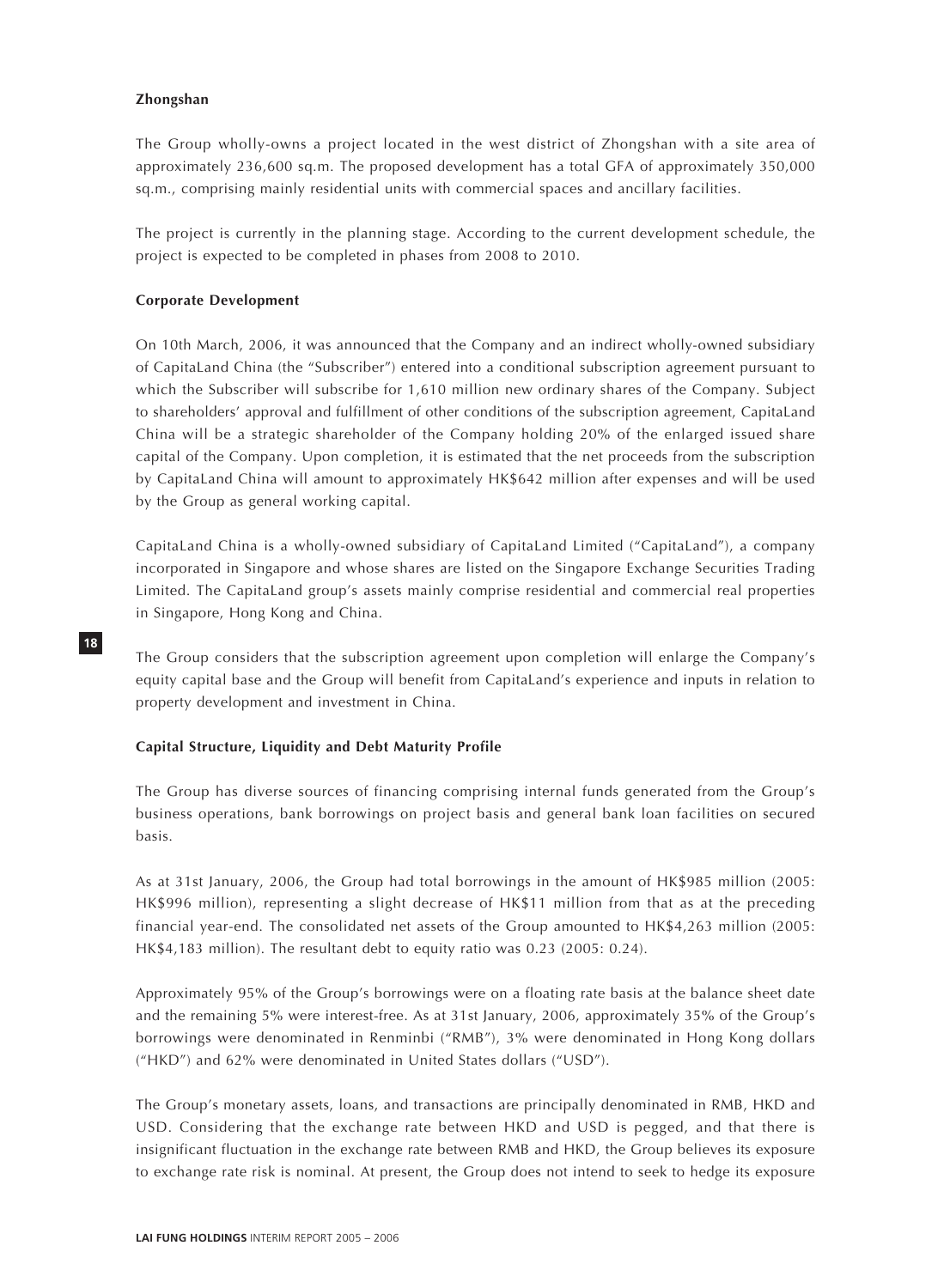to foreign exchange fluctuations involving RMB and USD. However, the Group will constantly review the economic situation and its foreign exchange risk profile, and will consider appropriate hedging measures in future as may be necessary.

The maturity profile of the Group's bank borrowings as at 31st January, 2006 was spread over a period of five years, with approximately 32% repayable within one year, 66% repayable between two to five years and 2% repayable over 5 years. The term loans of the Group have amortisation throughout the tenure. The Group is constantly negotiating with the borrowers in rescheduling the amortisation where necessary. Certain assets of the Group have been pledged to secure financing, including investment properties with carrying value amounting to approximately HK\$3,097 million, service apartments with carrying value amounting to approximately HK\$559 million, properties under development with carrying value amounting to approximately HK\$536 million, fixed assets with carrying value amounting to approximately HK\$46 million, completed properties for sale with carrying value amounting to approximately HK\$44 million and bank balances amounting to approximately HK\$5 million at the balance sheet date.

Taking into account cash held as at the balance sheet date, available banking facilities and the recurring cashflow from the Group's operating activities, the Group believes it has sufficient liquidity to finance its existing property developments and investment projects. The Group will consistently maintain a prudent financial policy. Subject to fulfillment of certain conditions, upon completion of the conditional subscription agreement with CapitaLand China, the Group will receive approximately HK\$642 million after expenses.

#### **Contingent Liabilities**

According to a practice common among banks in China when providing mortgage financing to property buyers, the bank will require the property developer to provide a buy-back guarantee to secure the due performance of borrowers. The Group is currently providing a number of buy-back guarantees to banks that have granted mortgage loans to buyers of office space and residential units in Hong Kong Plaza, Phase I of Regents Park, and Phases I to III of Eastern Place. The Group's obligations have been gradually relinquished along with the settlement of the mortgage loans granted by the bank to the end-buyers. As China's property market is currently stable, the management does not expect such contingent liabilities to crystallise to a material extent in the near term.

#### **Employees and Remuneration Policies**

As the employer of approximately 550 staff, the Group recognises the importance of maintaining strong human resources in its continued success. Under the Group's existing policies, employee pay rates are maintained at competitive levels, whilst promotion and salary increments are assessed on a performance-related basis. Discretionary bonuses are granted to certain employees on a merit basis and in accordance with industry practice. Other staff benefits include a share option scheme, a mandatory provident fund, a free hospitalisation insurance plan, subsidised medical care and subsidies for external education and training programmes. Total staff costs for the six months ended 31st January, 2006 amounted to approximately HK\$24 million.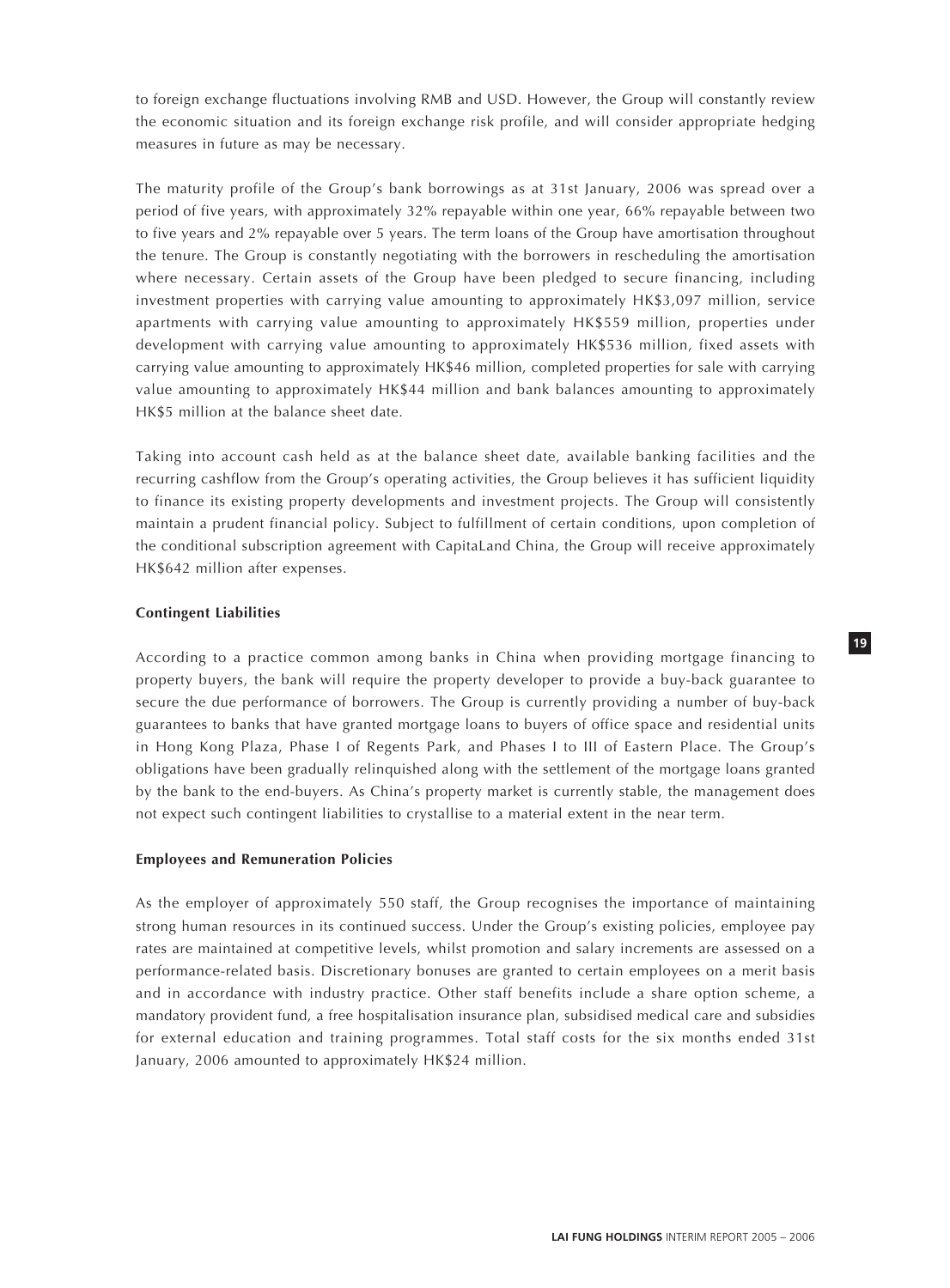#### **Prospects**

The Group principally focuses on property projects located in downtown areas in core cities in China. The Group currently has a sizeable rental property portfolio with an aggregate GFA attributable to the Group of around 200,000 sq.m., and has property under development and land bank with an aggregate GFA attributable to the Group of around 1 million sq.m. in Shanghai, Guangzhou and Zhongshan. Our property projects are all located in prime urban areas serviced by mass transit system or conveniently linked to transportation network within the city.

For our investment properties, the Group realises the upside potential in rental rates in Shanghai and Guangzhou in the next few years, given the strong consumer spending and office demand. Through improvement of tenant mix, renovations and facelifts, the Group will strive to improve the rental income from Hong Kong Plaza in Shanghai and Guangzhou May Flower Plaza.

For our development properties, the Group has accelerated its property development schedule and expects the completion volume to increase significantly in the next few years. The Group is also actively looking for opportunities to replenish its land bank in the core cities where we have a presence, i.e. Shanghai and Pearl River Delta areas. Other than these cities, the Group also plans to extend its coverage to Beijing. One of the key development strategies to be adopted by the Group is through co-operation with joint venture partners.

## **DIRECTORS' INTERESTS**

As at 31st January, 2006, the following directors and chief executive of the Company were interested, or were deemed to be interested in the following long and short positions in the shares, underlying shares and debentures of the Company or any associated corporation (within the meaning of the Securities and Futures Ordinance ("SFO")) which (a) were required to be notified to the Company and The Stock Exchange of Hong Kong Limited (the "Stock Exchange") pursuant to Divisions 7 and 8 of Part XV of the SFO; or (b) were required, pursuant to section 352 of the SFO, to be entered in the register referred to therein (the "Register"); or (c) were required, pursuant to the Code for Securities Transactions by Directors adopted by the Company, to be notified to the Company and the Stock Exchange:

|                                 | Long positions in the shares of the Company |                            |                               |                     |               |            |
|---------------------------------|---------------------------------------------|----------------------------|-------------------------------|---------------------|---------------|------------|
| Name of<br><b>Director</b>      | Personal<br><b>Interests</b>                | Family<br><b>Interests</b> | Corporate<br><b>Interests</b> |                     | <b>Total</b>  | Percentage |
|                                 |                                             |                            |                               | Capacity            |               |            |
| Lam Kin Ngok, Peter             | Nil                                         | Nil                        | 2,650,688,037<br>(Note)       | Beneficial<br>owner | 2,650,688,037 | 45.13%     |
| Lau Shu Yan, Julius $2,258,829$ |                                             | Nil                        | Nil                           | Beneficial<br>owner | 2,258,829     | $0.04\%$   |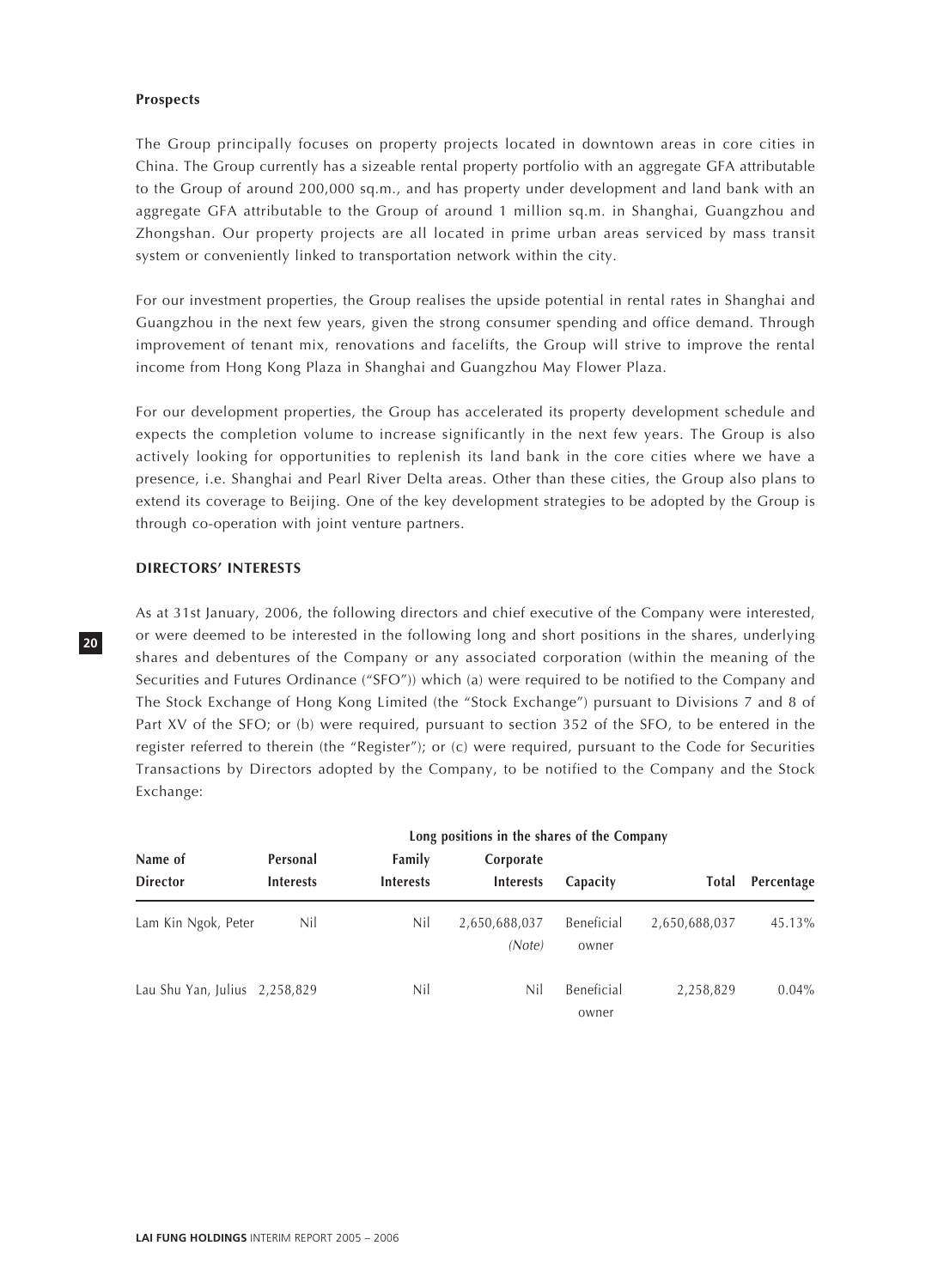Note: These interests in the Company represented the shares beneficially owned by Lai Sun Garment (International) Limited ("LSG") (1,819,206,362 shares) and Silver Glory Securities Limited ("SGS") (831,481,675 shares), a wholly-owned subsidiary of LSG. Mr. Lam Kin Ngok, Peter was deemed to be interested in the 2,650,688,037 shares in the Company held by LSG and SGS by virtue of his personal interest of 124,644,319 shares in LSG and his 50% interest in Wisdoman Limited which held 484,991,750 shares in LSG, representing in aggregate approximately 37.69% of the issued share capital of LSG.

Save as disclosed above, as at 31st January, 2006, none of the directors and chief executive of the Company were interested, or were deemed to be interested in the long and short positions in the shares, underlying shares and debentures of the Company or any associated corporation which were required to be notified to the Company and the Stock Exchange or recorded in the Register as aforesaid.

## **SHARE OPTION SCHEME**

The Company adopted a share option scheme (the "Scheme") on 21st August, 2003 for the purpose of giving incentive to, rewarding, remunerating, compensating and/or providing benefits to Eligible Employees (as defined in the Scheme) of the Company. Eligible Employees of the Scheme include the directors and employees of the Group. Unless otherwise cancelled or amended, the Scheme will remain in force for 10 years from the date of adoption.

No options under the Scheme were granted to any Eligible Employees or other persons or were exercised, cancelled or lapsed during the six months ended 31st January, 2006. As at 31st January, 2006, the Company had no share options outstanding under the Scheme.

## **SUBSTANTIAL SHAREHOLDERS' AND OTHER PERSONS' INTERESTS**

As at 31st January, 2006, the following persons, some of whom are directors or chief executive of the Company, had an interest in the following long positions in the shares and underlying shares of the Company as recorded in the register required to be kept under section 336 of the SFO:

|                                                    | Long positions in the shares |                  |                           |            |
|----------------------------------------------------|------------------------------|------------------|---------------------------|------------|
|                                                    |                              | Nature of        | Number of                 |            |
| <b>Name</b>                                        | Capacity                     | <b>Interests</b> | <b>Shares</b>             | Percentage |
| Lai Sun Garment (International)<br>Limited ("LSG") | Beneficial<br>owner          | Corporate        | 2,650,688,037<br>(Note 1) | 45.13%     |
| Silver Glory Securities<br>Limited ("SGS")         | Beneficial<br>owner          | Corporate        | 831,481,675               | 14.16%     |
| Lam Kin Ngok, Peter                                | Beneficial<br>owner          | Corporate        | 2,650,688,037<br>(Note 2) | 45.13%     |

Notes:

1. These interests in the Company represented the shares beneficially owned by LSG (1,819,206,362 shares) and SGS (831,481,675 shares), a wholly-owned subsidiary of LSG. SGS's interest constituted part of the interest held by LSG.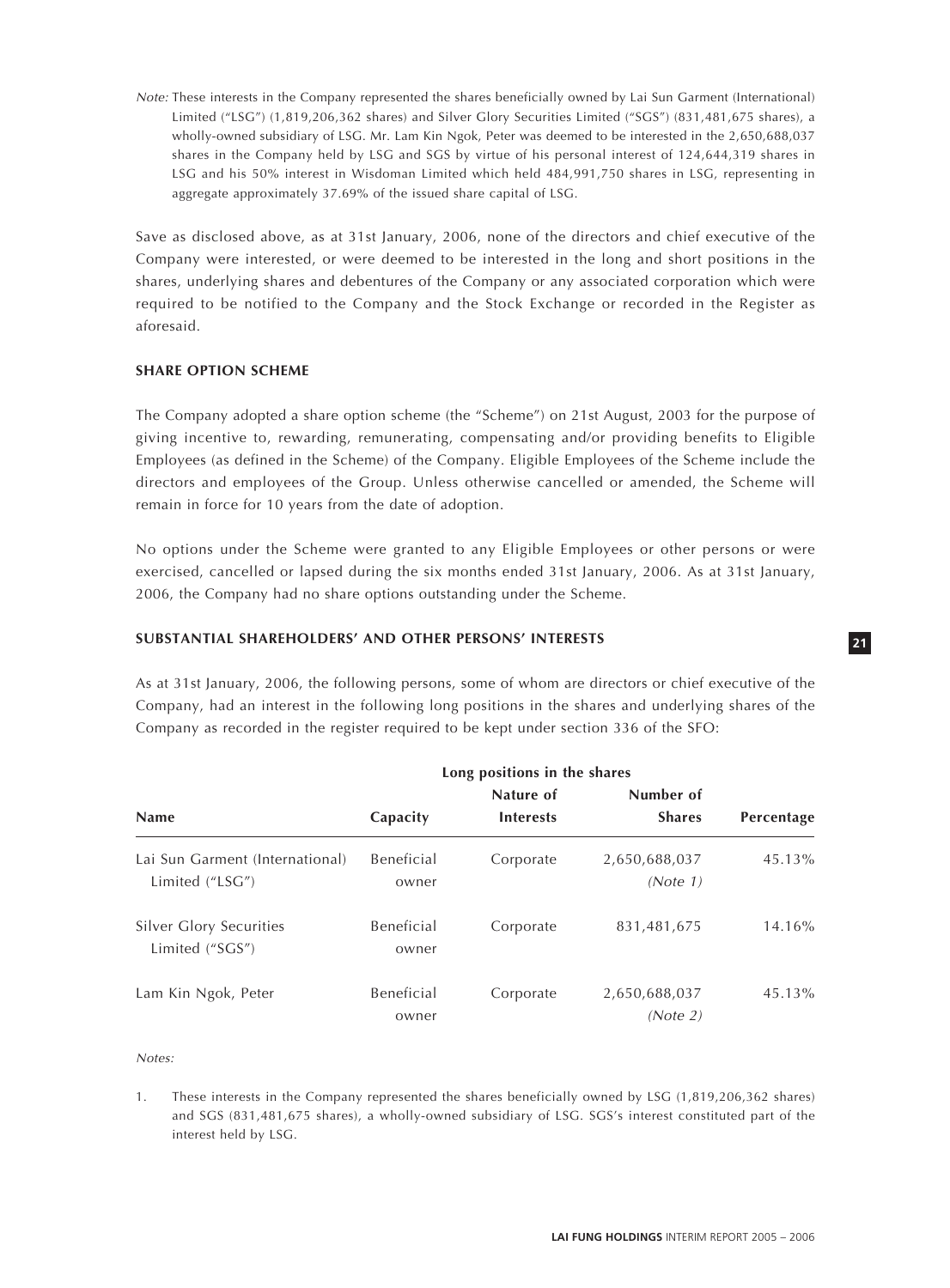- 2. Mr. Lam Kin Ngok, Peter was deemed to be interested in 2,650,688,037 shares held by LSG and SGS by virtue of his personal interest of 124,644,319 shares in LSG and his 50% interest in Wisdoman Limited which held 484,991,750 shares in LSG, representing in aggregate approximately 37.69% of the issued share capital of LSG.
- 3. The Company received on 17th March, 2006 notices pursuant to section 324 of Part XV of the SFO from each of Veer Palthe Voûte NV, Dresdner Bank Aktiengesellschaft and Allianz Aktiengesellschaft disclosing their interests in 627,259,787 shares in the Company, representing approximately 10.68% of the then issued share capital of the Company as at 31st January, 2006. The aforesaid interests had been recorded in the register required to be kept under section 336 of the SFO on 17th March, 2006.

Save as disclosed above, no other person was recorded in the register required to be kept under section 336 of the SFO as having an interest or short position in the shares and underlying shares of the Company as at 31st January, 2006.

## **PURCHASE, SALE OR REDEMPTION OF LISTED SECURITIES**

During the six months ended 31st January, 2006, there was no purchase, sale or redemption by the Company, or any of its subsidiaries, of the Company's listed securities.

## **DISCLOSURE PURSUANT TO CHAPTER 13.21 OF THE LISTING RULES**

Loan agreements for certain bank facilities of certain subsidiaries of the Group (the "Subsidiaries") impose specific performance obligations on LSG, a substantial shareholder of the Company, and Lai Sun Development Company Limited ("LSD"), an investee company of LSG. Pursuant to the covenants of the loan agreements dated 14th June, 2001 and 15th February, 2005, the Company and the Subsidiaries shall procure that (i) LSG and LSD shall together hold not less than 35% of the total issued share capital of the Company at all times throughout the terms of the facilities, (ii) LSG and/or LSD will remain as the single largest shareholder of the Company, and (iii) LSG will maintain management control of the Company. The outstanding loan balances of these facilities at the balance sheet date amounted to approximately HK\$850 million, with the last instalment repayment falling due in July 2008.

#### **DISCLOSURE PURSUANT TO CHAPTER 13.22 OF THE LISTING RULES**

At the balance sheet date, the Group had amounts due from affiliated companies which in total exceeded 8% of the Group's total assets as at 31st January, 2006 and, individually and in aggregate exceeded 8% of the Company's market capitalisation as at 31st January, 2006 as set out below:

| Name of affiliated companies | Percentage of<br>attributable<br>interest held<br>by the Group | Amounts due<br>from affiliated<br>companies<br>HK\$'000 |
|------------------------------|----------------------------------------------------------------|---------------------------------------------------------|
| Hankey Development Limited   | 50%                                                            | 226,326                                                 |
| Besto Investments Limited    | 25%                                                            | 497,623                                                 |
|                              |                                                                | 723,949                                                 |

Note: The amounts due are unsecured, interest-free and have no fixed terms of repayment.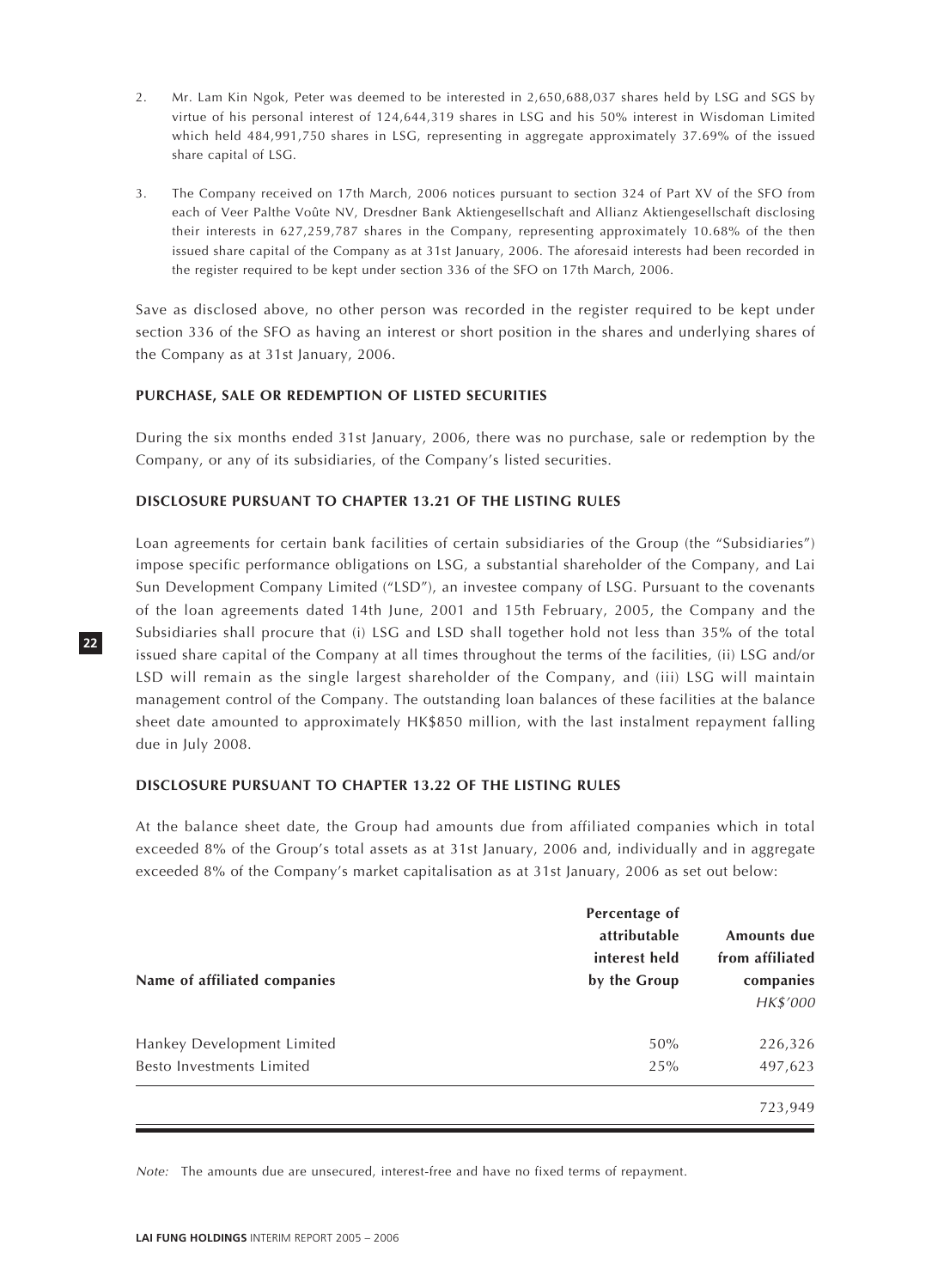The total amounts due from affiliated companies represented approximately 11.2% of the Group's total assets of HK\$6,454,538,000 as at 31st January, 2006 and represented approximately 38.5% of the Company's market capitalisation as at 31st January, 2006.

The proforma combined balance sheet of the affiliated companies as at 31st January, 2006 is as follows:

|                                              | HK\$'000       |
|----------------------------------------------|----------------|
|                                              |                |
| Interests in joint ventures                  | 623,888        |
| Investment properties                        | 386,000        |
| Properties under development<br>Fixed assets | 178,675<br>410 |
| Net current assets                           | 9,119          |
| Total assets less current liabilities        | 1,198,092      |
| Amounts due to shareholders                  | (1,789,223)    |
| Deferred tax liabilities                     | (35, 136)      |
|                                              | (626, 267)     |
| <b>Capital and reserves</b>                  |                |
| Issued capital                               | 40,010         |
| Reserves                                     | (673, 609)     |
|                                              | (633, 599)     |
| Minority interests                           | 7,332          |
|                                              | (626, 267)     |

#### **CORPORATE GOVERNANCE**

None of the directors of the Company is aware of any information that would reasonably indicate that the Company is not, or was not for any part of the period covered by the Interim Report of the Company for the six months ended 31st January, 2006, in compliance with the Code on Corporate Governance Practices as set out in Appendix 14 of the Rules Governing the Listing of Securities on the Stock Exchange (the "Listing Rules"), except for the following deviations from the code provisions A.4.1 and E.1.2:

## **Code Provision A.4.1**

The non-executive directors of the Company were not appointed for a specific term as they are subject to retirement by rotation and re-election at the Company's Annual General Meeting in accordance with the Articles of Association of the Company.